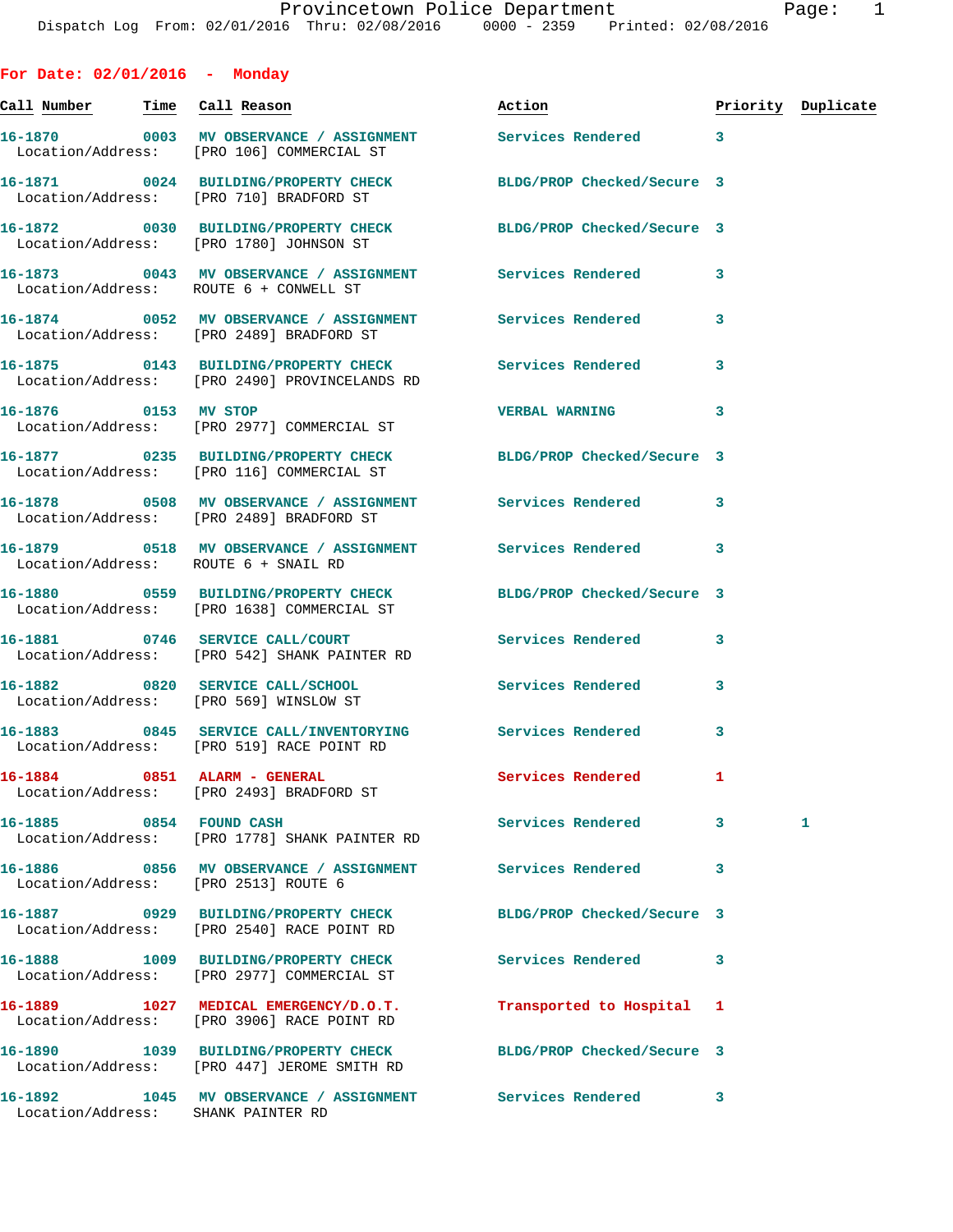|                                                                | Provincetown Police Department                                                                                  |                            |              |
|----------------------------------------------------------------|-----------------------------------------------------------------------------------------------------------------|----------------------------|--------------|
|                                                                | Dispatch Log From: 02/01/2016 Thru: 02/08/2016 0000 - 2359 Printed: 02/08/2016                                  |                            |              |
|                                                                |                                                                                                                 | Services Rendered          | 3            |
|                                                                | 16-1894 1226 MEDICAL EMERGENCY/DIABETIC PATIENT REFUSAL<br>Location/Address: [PRO 1728] BRADFORD ST             |                            | 1            |
|                                                                | 16-1895 1254 BUILDING/PROPERTY CHECK<br>Location/Address: [PRO 3259] MACMILLAN WHARF                            | BLDG/PROP Checked/Secure 3 |              |
| Refer To Arrest: 16-19-AR                                      | 16-1896 1259 FOLLOW UP/MOTORCYCLE Services Rendered<br>Location/Address: [PRO 414] CONWELL ST                   |                            | $\mathbf{2}$ |
|                                                                | 16-1897 1303 MV OBSERVANCE / ASSIGNMENT Services Rendered<br>Location/Address: SHANK PAINTER RD + ROUTE 6       |                            | 3            |
| Location/Address: SNAIL RD                                     | 16-1898 1303 MV OBSERVANCE / ASSIGNMENT Services Rendered                                                       |                            | 3            |
| 16-1900 1337 MV STOP                                           | Location/Address: [PRO 357] COMMERCIAL ST                                                                       | <b>VERBAL WARNING</b>      | 3            |
| 16-1901 1338 MV STOP                                           | Location/Address: [PRO 1224] COMMERCIAL ST                                                                      | <b>VERBAL WARNING</b>      | 3            |
| Location/Address: [PRO 3222] ALDEN ST                          | 16-1902 1356 MEDICAL EMERGENCY/D.O.T. Transported to Hospital                                                   |                            | 1            |
|                                                                | 16-1903 1505 PARK, WALK & TALK<br>Location/Address: [PRO 105] COMMERCIAL ST                                     | Services Rendered          | $\mathbf{2}$ |
|                                                                | 16-1904 1541 BUILDING/PROPERTY CHECK<br>Location/Address: [PRO 2194] COMMERCIAL ST                              | BLDG/PROP Checked/Secure 3 |              |
| 16-1906 1604 ASSIST CITIZEN<br>Location/Address: COMMERCIAL ST |                                                                                                                 | <b>Services Rendered</b>   | 3            |
| 16-1905 1606 MV STOP                                           | Location/Address: ROUTE 6 + SNAIL RD                                                                            | <b>VERBAL WARNING</b>      | 3            |
|                                                                | 16-1907 1622 BUILDING/PROPERTY CHECK BLDG/PROP Checked/Secure 3<br>Location/Address: [PRO 3033] COMMERCIAL ST   |                            |              |
| Location/Address: [PRO 2521] ROUTE 6                           | 16-1908 1624 MV OBSERVANCE / ASSIGNMENT Services Rendered                                                       |                            | 3            |
| 16-1909 1629 MV STOP                                           | Location/Address: [PRO 184] COMMERCIAL ST                                                                       | <b>VERBAL WARNING</b>      | 3            |
|                                                                | 16-1910 1722 BUILDING/PROPERTY CHECK BLDG/PROP Checked/Secure 3<br>Location/Address: [PRO 530] SHANK PAINTER RD |                            |              |
|                                                                | 16-1911 1744 MV HIT & RUN<br>Location/Address: [PRO 3335] COMMERCIAL ST                                         | Services Rendered          | $\mathbf{2}$ |
|                                                                | 16-1912 1754 BUILDING/PROPERTY CHECK<br>Location/Address: [PRO 1638] COMMERCIAL ST                              | BLDG/PROP Checked/Secure 3 |              |
|                                                                | 16-1913 1801 BUILDING/PROPERTY CHECK<br>Location/Address: [PRO 2543] MACMILLAN WHARF                            | BLDG/PROP Checked/Secure 3 |              |
| Location/Address: [PRO 512] PRINCE ST                          | 16-1914 1801 BUILDING/PROPERTY CHECK                                                                            | BLDG/PROP Checked/Secure 3 |              |
|                                                                | 16-1915 1837 MV OBSERVANCE / ASSIGNMENT Services Rendered<br>Location/Address: HOWLAND ST + BRADFORD ST         |                            | 3            |
|                                                                | 16-1916 1934 BUILDING/PROPERTY CHECK<br>Location/Address: [PRO 1778] SHANK PAINTER RD                           | BLDG/PROP Checked/Secure 3 |              |
|                                                                | 16-1917  2009 MV OBSERVANCE / ASSIGNMENT  No Action Required                                                    |                            | 3            |

Page: 2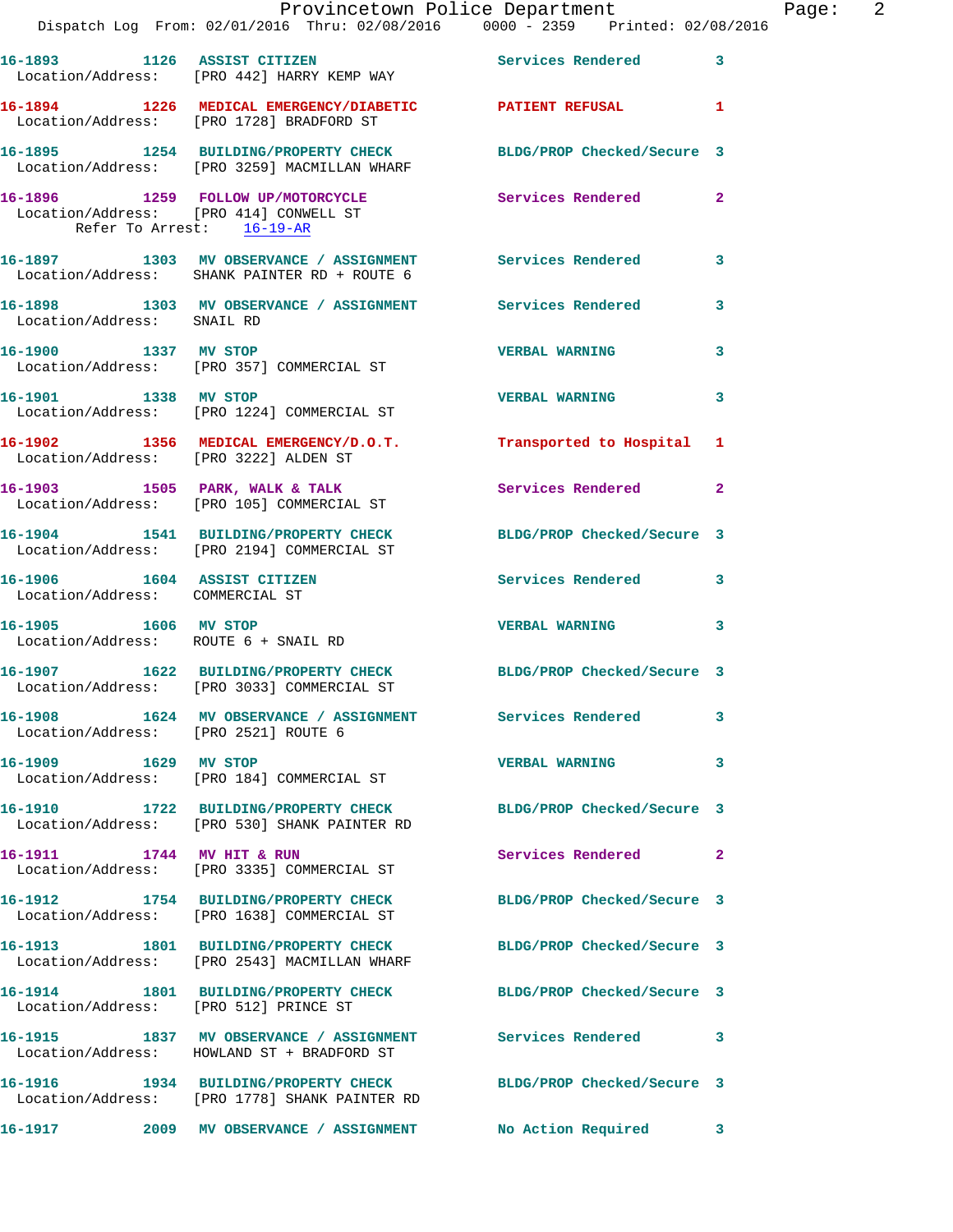|                                                   |                                                                                                                 | Provincetown Police Department |   | Page: 3         |  |
|---------------------------------------------------|-----------------------------------------------------------------------------------------------------------------|--------------------------------|---|-----------------|--|
|                                                   | Dispatch Log From: 02/01/2016 Thru: 02/08/2016 0000 - 2359 Printed: 02/08/2016                                  |                                |   |                 |  |
| Location/Address: SHANK PAINTER RD                |                                                                                                                 |                                |   |                 |  |
|                                                   | 16-1918  2012 MV OBSERVANCE / ASSIGNMENT Services Rendered 3<br>Location/Address: [PRO 3430] COMMERCIAL ST      |                                |   |                 |  |
| Location/Address: [PRO 33] BRADFORD ST            | 16-1919 2042 BUILDING/PROPERTY CHECK BLDG/PROP Checked/Secure 3                                                 |                                |   |                 |  |
|                                                   | 16-1920 2107 BUILDING/PROPERTY CHECK BLDG/PROP Checked/Secure 3<br>Location/Address: [PRO 105] COMMERCIAL ST    |                                |   |                 |  |
|                                                   | 16-1921 2121 BUILDING/PROPERTY CHECK BLDG/PROP Checked/Secure 3<br>Location/Address: [PRO 545] SHANK PAINTER RD |                                |   |                 |  |
|                                                   | 16-1922 2121 BUILDING/PROPERTY CHECK BLDG/PROP Checked/Secure 3<br>Location/Address: [PRO 519] RACE POINT RD    |                                |   |                 |  |
|                                                   | 16-1923 2151 BUILDING/PROPERTY CHECK Services Rendered 3<br>Location/Address: [PRO 526] RYDER ST EXT            |                                |   |                 |  |
|                                                   | 16-1925 2202 BUILDING/PROPERTY CHECK Services Rendered 3<br>Location/Address: [PRO 3115] BAYBERRY AVE           |                                |   |                 |  |
|                                                   | 16-1926 2203 BUILDING/PROPERTY CHECK<br>Location/Address: [PRO 3256] COMMERCIAL ST                              | BLDG/PROP Checked/Secure 3     |   |                 |  |
|                                                   | 16-1927 2210 BUILDING/PROPERTY CHECK BLDG/PROP Checked/Secure 3<br>Location/Address: [PRO 175] COMMERCIAL ST    |                                |   |                 |  |
|                                                   | 16-1928 2251 LOBBY TRAFFIC<br>Location/Address: [PRO 542] SHANK PAINTER RD                                      | Services Rendered 3            |   | 17 <sub>1</sub> |  |
|                                                   | 16-1930 2331 BUILDING/PROPERTY CHECK<br>Location/Address: [PRO 530] SHANK PAINTER RD                            | BLDG/PROP Checked/Secure 3     |   |                 |  |
|                                                   | 16-1931 2333 MV OBSERVANCE / ASSIGNMENT Services Rendered 3<br>Location/Address: [PRO 595] BRADFORD ST          |                                |   |                 |  |
| Location/Address: [PRO 512] PRINCE ST             | 16-1932 2337 BUILDING/PROPERTY CHECK BLDG/PROP Checked/Secure 3                                                 |                                |   |                 |  |
| Location/Address: [PRO 2513] ROUTE 6              | 16-1933 2343 MV OBSERVANCE / ASSIGNMENT                                                                         | Services Rendered              | 3 |                 |  |
| For Date: $02/02/2016$ - Tuesday                  |                                                                                                                 |                                |   |                 |  |
| 16-1935 0005 MV STOP<br>Location/Address: ROUTE 6 |                                                                                                                 | <b>VERBAL WARNING</b>          | 3 |                 |  |
|                                                   | 16-1936 0010 BUILDING/PROPERTY CHECK<br>Location/Address: [PRO 440] HARRY KEMP WAY                              | BLDG/PROP Checked/Secure 3     |   |                 |  |
| 16-1937 0017 BAR CHECK                            | Location/Address: [PRO 3443] COMMERCIAL ST                                                                      | BLDG/PROP Checked/Secure 2     |   |                 |  |

**16-1938 0037 BUILDING/PROPERTY CHECK BLDG/PROP Checked/Secure 3**  Location/Address: [PRO 1638] COMMERCIAL ST

**16-1939 0040 MV OBSERVANCE / ASSIGNMENT Services Rendered 3**  Location/Address: [PRO 94] BRADFORD ST

**16-1940 0045 BUILDING/PROPERTY CHECK Services Rendered 3**  Location/Address: [PRO 2490] PROVINCELANDS RD

**16-1941 0056 SERVE WARRANT Arrest(s) Made 3**  Location/Address: [PRO 542] SHANK PAINTER RD Refer To Arrest: 16-21-AR

**16-1942 0104 BUILDING/PROPERTY CHECK BLDG/PROP Checked/Secure 3**  Location/Address: [PRO 710] BRADFORD ST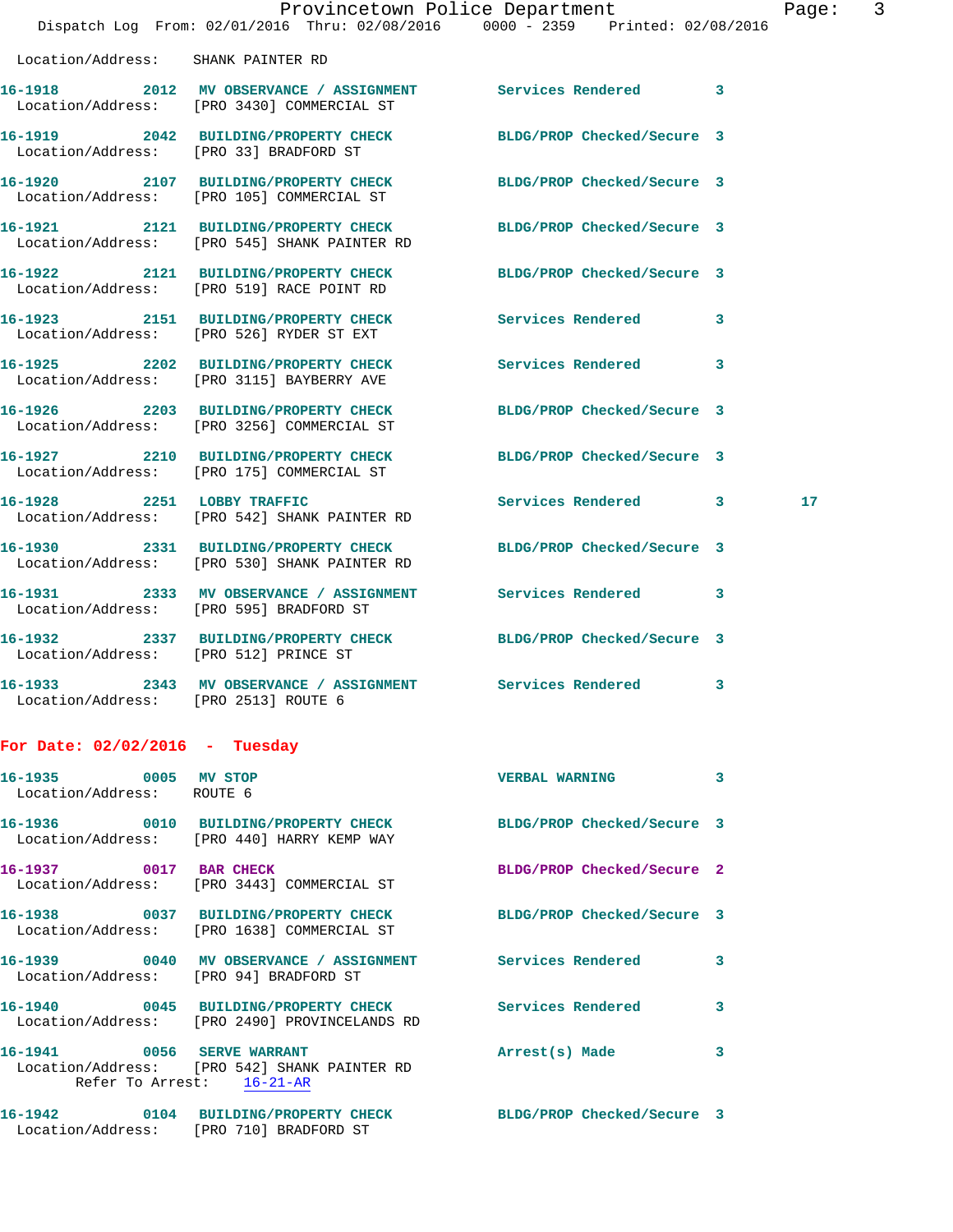| 16-1943   0140   DOG BARKING           | Location/Address: [PRO 550] STANDISH ST                                                                       | SPOKEN TO                                       | $\mathbf{3}$            |
|----------------------------------------|---------------------------------------------------------------------------------------------------------------|-------------------------------------------------|-------------------------|
|                                        | 16-1944 0159 BUILDING/PROPERTY CHECK<br>Location/Address: [PRO 447] JEROME SMITH RD                           | BLDG/PROP Checked/Secure 3                      |                         |
| Location/Address: [PRO 94] BRADFORD ST | 16-1945 0201 MV OBSERVANCE / ASSIGNMENT                                                                       | <b>Services Rendered</b> 3                      |                         |
|                                        | 16-1946 0204 BUILDING/PROPERTY CHECK<br>Location/Address: [PRO 545] SHANK PAINTER RD                          | BLDG/PROP Checked/Secure 3                      |                         |
|                                        | 16-1947 0212 BUILDING/PROPERTY CHECK<br>Location/Address: [PRO 2540] RACE POINT RD                            | <b>Services Rendered</b> 3                      |                         |
|                                        | 16-1948 0242 MV OBSERVANCE / ASSIGNMENT<br>Location/Address: BRADFORD ST + RYDER ST                           | Services Rendered 3                             |                         |
|                                        | 16-1949 0259 BUILDING/PROPERTY CHECK<br>Location/Address: [PRO 3609] COMMERCIAL ST                            | BLDG/PROP Checked/Secure 3                      |                         |
|                                        | 16-1950 0308 BUILDING/PROPERTY CHECK<br>Location/Address: [PRO 3259] MACMILLAN WHARF                          | Services Rendered                               | $\overline{\mathbf{3}}$ |
|                                        | 16-1951 0549 PARK, WALK & TALK<br>Location/Address: [PRO 516] RACE POINT RD                                   | Services Rendered                               | $\mathbf{2}$            |
| 16-1952 0743 HAZARDS/SMELL             | Location/Address: [PRO 43] BRADFORD ST                                                                        | Taken/Referred to Other 2                       |                         |
|                                        | 16-1953 0752 SERVICE CALL/COURT<br>Location/Address: [PRO 542] SHANK PAINTER RD<br>Refer To Arrest: 16-21-AR  | Services Rendered                               | 3                       |
|                                        | 16-1954 0755 SERVICE CALL/HONOR GUARD<br>Location/Address: [PRO 488] MAYFLOWER ST                             | Services Rendered<br>$\overline{\phantom{a}}$ 3 |                         |
|                                        | 16-1955 1021 MV OBSERVANCE / ASSIGNMENT<br>Location/Address: BRADFORD ST + STANDISH ST                        | Services Rendered                               | 3                       |
|                                        | 16-1956 1022 PARK, WALK & TALK<br>Location/Address: [PRO 537] SHANK PAINTER RD                                | Services Rendered                               | $\mathbf{2}$            |
| 16-1957                                | 1047 BUILDING/PROPERTY CHECK<br>Location/Address: [PRO 2494] BRADFORD ST                                      | BLDG/PROP Checked/Secure 3                      |                         |
|                                        | 16-1958 1050 BUILDING/PROPERTY CHECK BLDG/PROP Checked/Secure 3<br>Location/Address: [PRO 1638] COMMERCIAL ST |                                                 |                         |
|                                        | 16-1959 1104 MV OBSERVANCE / ASSIGNMENT<br>Location/Address: HOWLAND ST + HARRY KEMP WAY                      | Services Rendered                               | 3                       |
|                                        | 16-1960 1119 FOLLOW UP/DOG BITE<br>Location/Address: [PRO 542] SHANK PAINTER RD                               | Services Rendered                               | $\overline{2}$          |
| Location/Address: SNAIL RD             | 16-1961 1130 MV OBSERVANCE / ASSIGNMENT Services Rendered                                                     |                                                 | 3                       |
| 16-1962 1135 MV STOP                   | Location/Address: [PRO 2942] COMMERCIAL ST                                                                    | <b>VERBAL WARNING</b>                           | 3                       |
| Location/Address: [PRO 94] BRADFORD ST | 16-1963 1143 BUILDING/PROPERTY CHECK                                                                          | Services Rendered                               | 3                       |
| 16-1964 1146 MV STOP                   | Location/Address: BRADFORD ST + CONANT ST                                                                     | <b>VERBAL WARNING</b>                           | 3                       |
| 16-1965 1151 PARK, WALK & TALK         | Location/Address: [PRO 569] WINSLOW ST                                                                        | <b>Services Rendered</b>                        | $\mathbf{2}$            |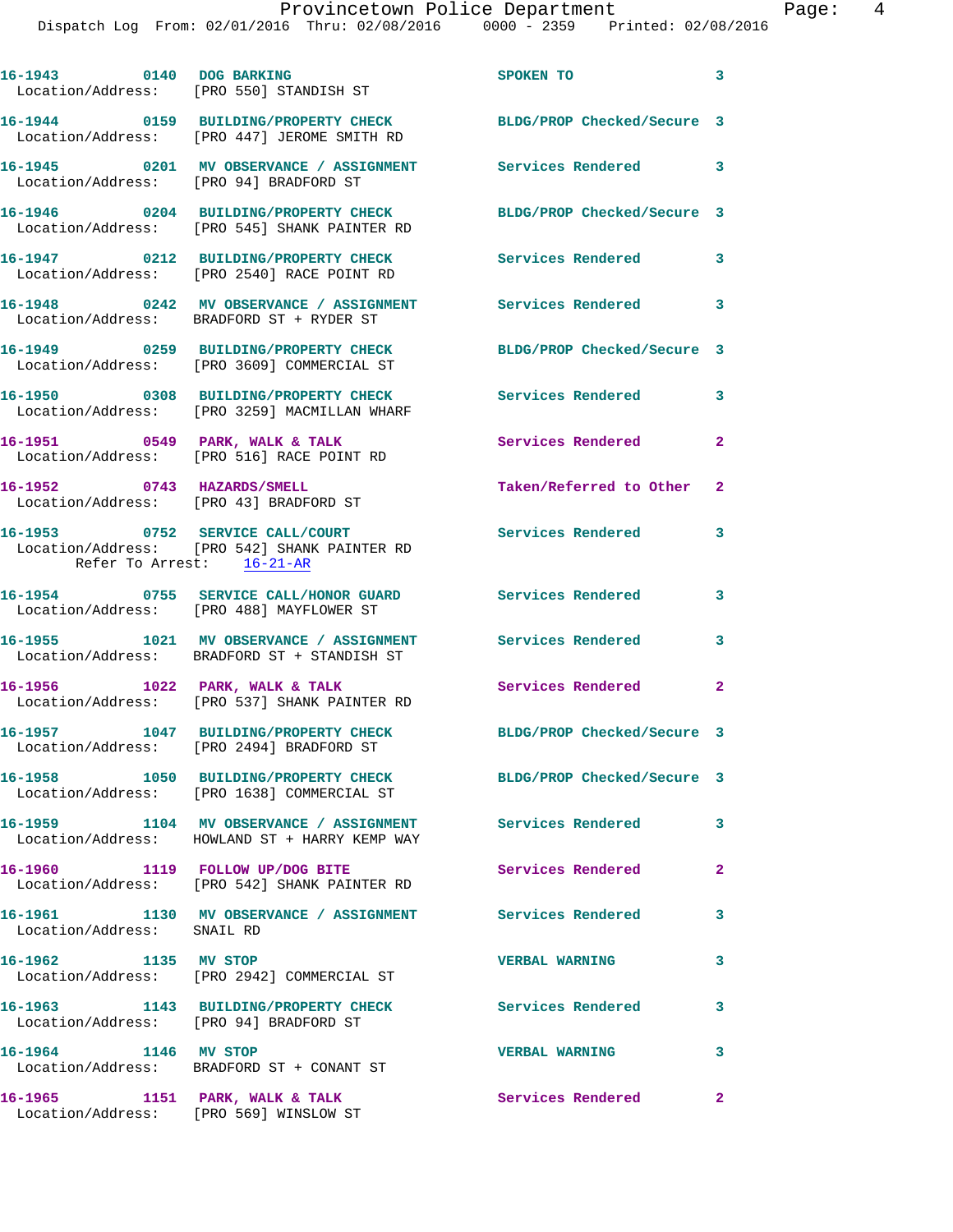|                                      | Dispatch Log From: 02/01/2016 Thru: 02/08/2016   0000 - 2359   Printed: 02/08/2016                               | Provincetown Police Department                                                                                         | Page: 5      |
|--------------------------------------|------------------------------------------------------------------------------------------------------------------|------------------------------------------------------------------------------------------------------------------------|--------------|
| 16-1966 1159 MV STOP                 | Location/Address: THISTLEMORE RD + BRADFORD ST                                                                   | <b>Example 2018 The STATE STATE OF STATE AND STATE OF STATE OF STATE AND STATE OF STATE OF STATE OF STATE OF STATE</b> | 3            |
|                                      | 16-1967 1231 BUILDING/PROPERTY CHECK BLDG/PROP Checked/Secure 3<br>Location/Address: [PRO 16] BRADFORD ST        |                                                                                                                        |              |
|                                      | 16-1968 1322 MV OBSERVANCE / ASSIGNMENT Services Rendered 3<br>Location/Address: [PRO 2805] BRADFORD ST EXT      |                                                                                                                        |              |
|                                      | 16-1969              1327    MV STOP<br>Location/Address:     [PRO 68] PROVINCELANDS RD                          | <b>VERBAL WARNING</b>                                                                                                  | 3            |
|                                      | 16-1970 1341 BUILDING/PROPERTY CHECK Services Rendered<br>Location/Address: [PRO 2540] RACE POINT RD             |                                                                                                                        | $\mathbf{3}$ |
|                                      | 16-1971 1341 ALARM - GENERAL<br>Location/Address: [PRO 3313] STANDISH ST                                         | False Alarm <b>Example 2</b>                                                                                           | 1            |
|                                      | 16-1972 1355 FOLLOW UP<br>Location/Address: [PRO 542] SHANK PAINTER RD                                           | <b>SPOKEN TO</b>                                                                                                       | $\mathbf{2}$ |
|                                      | 16-1973 1402 MV OBSERVANCE / ASSIGNMENT Services Rendered<br>Location/Address: BRADFORD ST + HIGH POLE HILL      |                                                                                                                        | 3            |
| Location/Address: [PRO 3287] ROUTE 6 | 16-1974 1408 BUILDING/PROPERTY CHECK BLDG/PROP Checked/Secure 3                                                  |                                                                                                                        |              |
|                                      | 16-1975 1427 COMPLAINT<br>Location/Address: [PRO 2191] MAYFLOWER AVE                                             | <b>Services Rendered</b>                                                                                               | 3            |
|                                      | 16-1981 1515 MV OBSERVANCE / ASSIGNMENT Services Rendered 3<br>Location/Address: BRADFORD ST + SHANK PAINTER RD  |                                                                                                                        |              |
|                                      | 16-1976 1524 BAR CHECK<br>Location/Address: [PRO 399] COMMERCIAL ST                                              | Services Rendered                                                                                                      | 2            |
|                                      | 16-1977 1527 BUILDING/PROPERTY CHECK BLDG/PROP Checked/Secure 3<br>Location/Address: [PRO 1638] COMMERCIAL ST    |                                                                                                                        |              |
|                                      |                                                                                                                  | Transported to Hospital 1                                                                                              |              |
|                                      | 16-1982 1602 BUILDING/PROPERTY CHECK<br>Location/Address: [PRO 2450] COMMERCIAL ST                               | BLDG/PROP Checked/Secure 3                                                                                             |              |
|                                      | 16-1983 1605 MV OBSERVANCE / ASSIGNMENT Services Rendered<br>Location/Address: [PRO 525] COMMERCIAL ST           |                                                                                                                        | 3            |
|                                      | 16-1984 1652 ASSIST AGENCY / WATER DEPT<br>Location/Address: [PRO 1127] THISTLEMORE WAY                          | Taken/Referred to Other 3                                                                                              |              |
| Location/Address: [PRO 2513] ROUTE 6 | 16-1985 1730 MV OBSERVANCE / ASSIGNMENT Services Rendered                                                        |                                                                                                                        | 3            |
| 16-1986 1741 MV STOP                 | Location/Address: BRADFORD ST + THISTLEMORE RD                                                                   | VERBAL WARNING 3                                                                                                       |              |
|                                      | 16-1987 1950 BUILDING/PROPERTY CHECK BLDG/PROP Checked/Secure 3<br>Location/Address: [PRO 2898] JEROME SMITH RD  |                                                                                                                        |              |
|                                      | 16-1988 2023 BUILDING/PROPERTY CHECK BLDG/PROP Checked/Secure 3<br>Location/Address: [PRO 1778] SHANK PAINTER RD |                                                                                                                        |              |
|                                      | 16-1989 2135 MEDICAL EMERGENCY<br>Location/Address: [PRO 781] CAPTAIN BERTIES WAY                                | Services Rendered 1                                                                                                    |              |
|                                      | 16-1990 2139 BUILDING/PROPERTY CHECK BLDG/PROP Checked/Secure 3<br>Location/Address: [PRO 182] COMMERCIAL ST     |                                                                                                                        |              |
|                                      | 16-1991  2145 BUILDING/PROPERTY CHECK BLDG/PROP Checked/Secure 3                                                 |                                                                                                                        |              |

Location/Address: [PRO 519] RACE POINT RD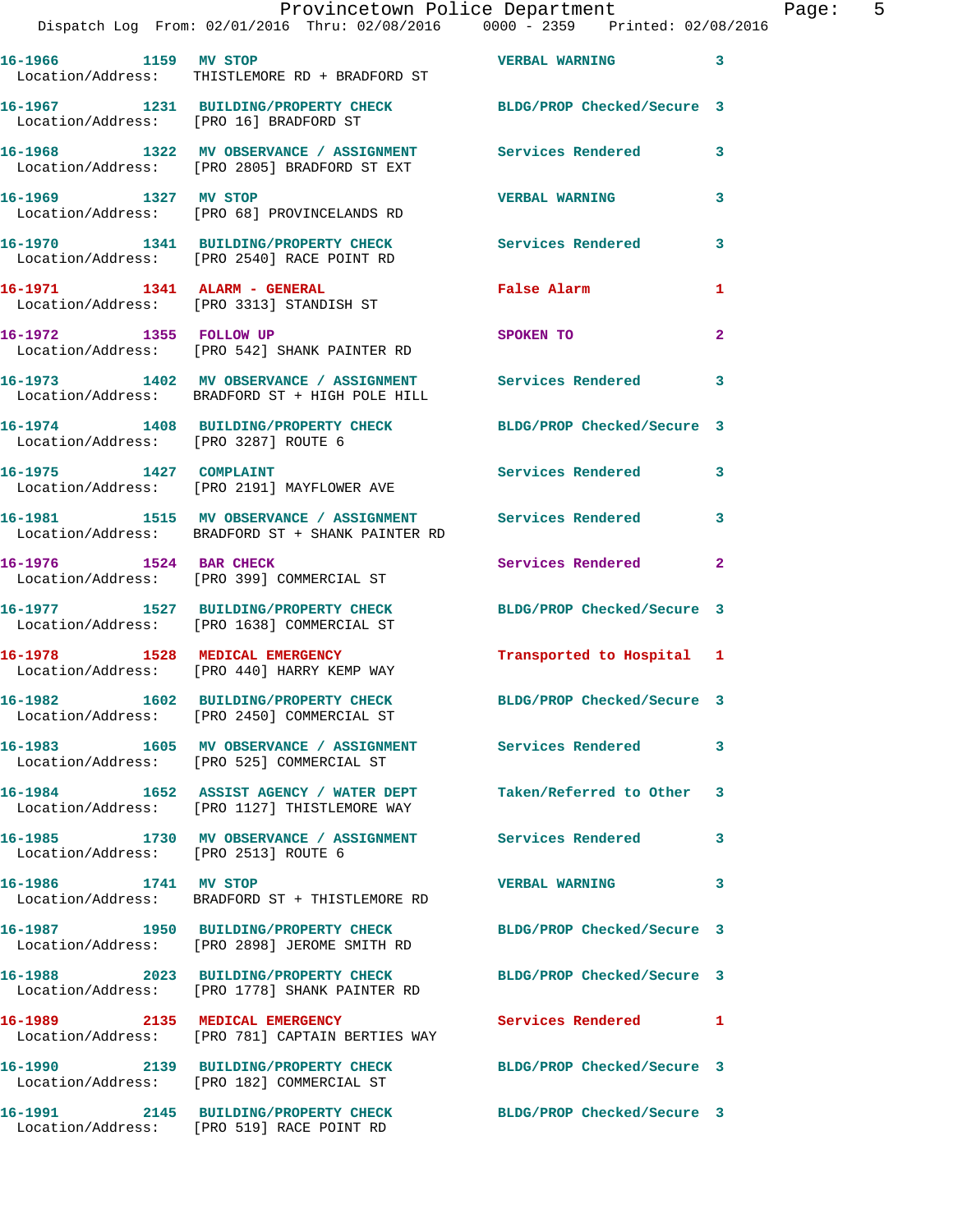|                                                      | Dispatch Log From: 02/01/2016 Thru: 02/08/2016                0000 - 2359   Printed: 02/08/2016                   |                            |              |
|------------------------------------------------------|-------------------------------------------------------------------------------------------------------------------|----------------------------|--------------|
| 16-1992 2305 COMPLAINT<br>Location/Address: COURT ST |                                                                                                                   | Investigated 3             |              |
|                                                      | 16-1993 2357 BUILDING/PROPERTY CHECK BLDG/PROP Checked/Secure 3<br>Location/Address: [PRO 545] SHANK PAINTER RD   |                            |              |
| For Date: $02/03/2016$ - Wednesday                   |                                                                                                                   |                            |              |
|                                                      | 16-1995 0000 BUILDING/PROPERTY CHECK BLDG/PROP Checked/Secure 3<br>Location/Address: [PRO 1778] SHANK PAINTER RD  |                            |              |
|                                                      | 16-1994 0001 LOBBY TRAFFIC<br>Location/Address: [PRO 542] SHANK PAINTER RD                                        | Services Rendered 2        | 19           |
| 16-1997 0016 BAR CHECK                               | Location/Address: [PRO 484] MASONIC PL                                                                            | LICENSING/NO ACTION        | $\mathbf{2}$ |
|                                                      | 16-1998 0018 MV OBSERVANCE / ASSIGNMENT Services Rendered 3<br>Location/Address: BRADFORD ST + STANDISH ST        |                            |              |
|                                                      | 16-1999 0045 BUILDING/PROPERTY CHECK BLDG/PROP Checked/Secure 3<br>Location/Address: [PRO 518] RACE POINT RD      |                            |              |
| Location/Address: [PRO 2513] ROUTE 6                 | 16-2000 0052 MV OBSERVANCE / ASSIGNMENT Services Rendered 3                                                       |                            |              |
|                                                      | 16-2001 0100 BUILDING/PROPERTY CHECK<br>Location/Address: [PRO 1780] JOHNSON ST                                   | BLDG/PROP Checked/Secure 3 |              |
|                                                      | 16-2003 0103 BUILDING/PROPERTY CHECK<br>Location/Address: [PRO 204] COMMERCIAL ST                                 | Services Rendered 3        |              |
|                                                      | 16-2004 0109 BUILDING/PROPERTY CHECK<br>Location/Address: [PRO 3033] COMMERCIAL ST                                | BLDG/PROP Checked/Secure 3 |              |
|                                                      | 16-2005 0117 BUILDING/PROPERTY CHECK<br>Location/Address: [PRO 182] COMMERCIAL ST                                 | BLDG/PROP Checked/Secure 3 |              |
|                                                      | 16-2006 0120 BUILDING/PROPERTY CHECK<br>Location/Address: [PRO 175] COMMERCIAL ST                                 | BLDG/PROP Checked/Secure 3 |              |
|                                                      | 16-2007  0131 BUILDING/PROPERTY CHECK BLDG/PROP Checked/Secure 3<br>Location/Address: [PRO 1778] SHANK PAINTER RD |                            |              |
|                                                      | 16-2008 0206 BUILDING/PROPERTY CHECK BLDG/PROP Checked/Secure 3<br>Location/Address: [PRO 554] TREMONT ST         |                            |              |
|                                                      | 16-2009 0218 BUILDING/PROPERTY CHECK BLDG/PROP Checked/Secure 3<br>Location/Address: [PRO 306] COMMERCIAL ST      |                            |              |
|                                                      | 16-2010 0311 BUILDING/PROPERTY CHECK Services Rendered<br>Location/Address: [PRO 526] RYDER ST EXT                |                            | 3            |
| Location/Address: [PRO 521] ROUTE 6                  | 16-2011 0431 BUILDING/PROPERTY CHECK Services Rendered 3                                                          |                            |              |
|                                                      | 16-2012 0511 BUILDING/PROPERTY CHECK<br>Location/Address: [PRO 564] BAYBERRY AVE                                  | Services Rendered          | 3            |
|                                                      | 16-2013 0516 BUILDING/PROPERTY CHECK BLDG/PROP Checked/Secure 3<br>Location/Address: [PRO 444] HIGH POLE HILL     |                            |              |
|                                                      | 16-2014 0524 MV OBSERVANCE / ASSIGNMENT Services Rendered<br>Location/Address: [PRO 606] CONWELL ST               |                            | 3            |
| Location/Address: [PRO 3287] ROUTE 6                 | 16-2015 0555 BUILDING/PROPERTY CHECK BLDG/PROP Checked/Secure 3                                                   |                            |              |
|                                                      |                                                                                                                   |                            |              |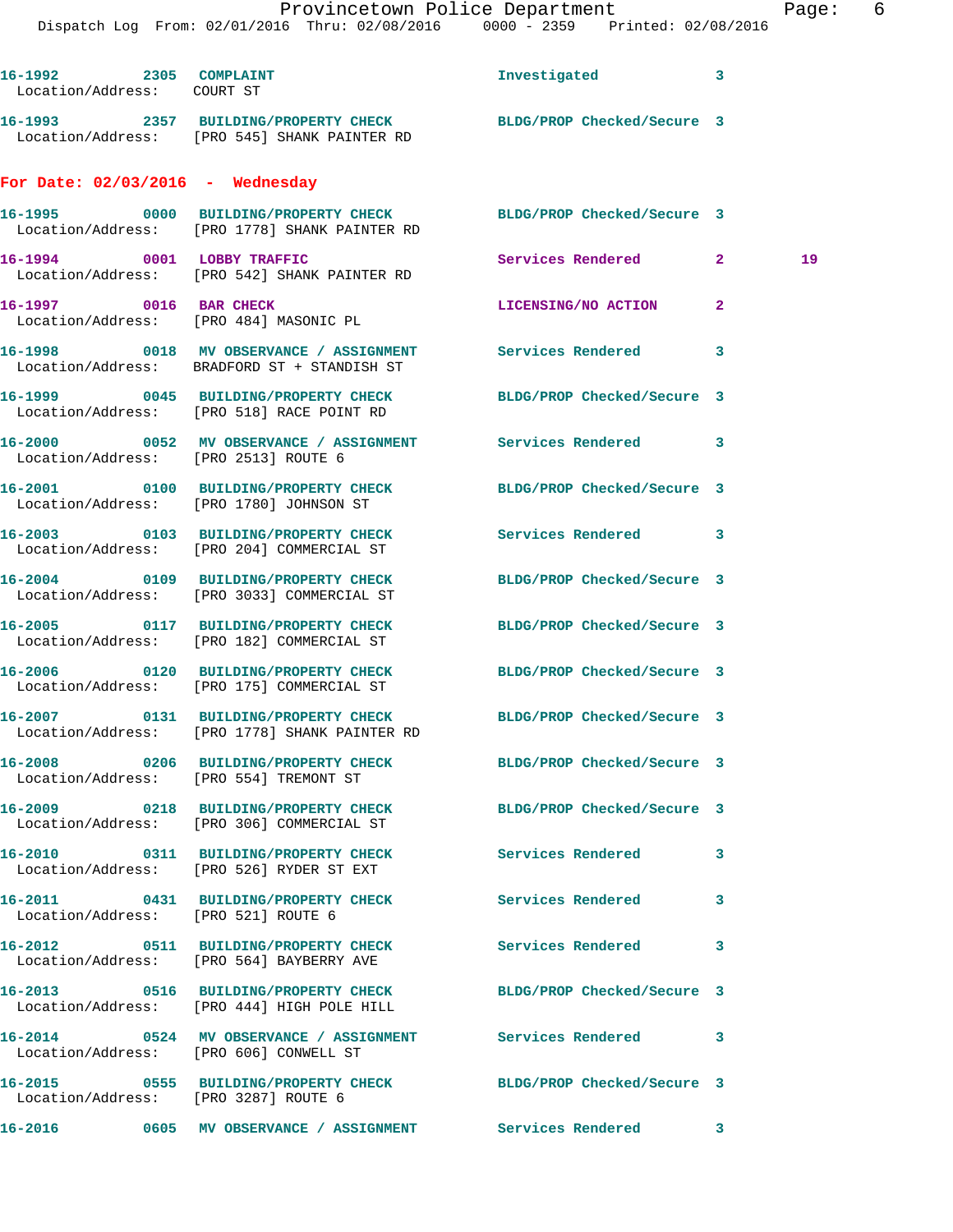|                                                                      | Dispatch Log From: 02/01/2016 Thru: 02/08/2016 0000 - 2359 Printed: 02/08/2016                                       | Provincetown Police Department |              | Page: | -7 |
|----------------------------------------------------------------------|----------------------------------------------------------------------------------------------------------------------|--------------------------------|--------------|-------|----|
| Location/Address: [PRO 521] ROUTE 6                                  |                                                                                                                      |                                |              |       |    |
|                                                                      | 16-2017 0606 BUILDING/PROPERTY CHECK Services Rendered 3<br>Location/Address: [PRO 2540] RACE POINT RD               |                                |              |       |    |
| Location/Address: [PRO 546] ROUTE 6                                  | 16-2018 0609 MV OBSERVANCE / ASSIGNMENT Services Rendered                                                            |                                | $\mathbf{3}$ |       |    |
|                                                                      | 16-2019 0738 MV OBSERVANCE / ASSIGNMENT Services Rendered 3<br>Location/Address: SNAIL RD + COMMERCIAL ST            |                                |              |       |    |
|                                                                      | 16-2020 0744 BIKE AUCTION PICK-UP<br>Location/Address: [PRO 542] SHANK PAINTER RD                                    | Services Rendered 3            |              |       |    |
| 16-2021 0756 AT SCHOOL                                               | Location/Address: [PRO 569] WINSLOW ST                                                                               | Services Rendered 3            |              |       |    |
| 16-2022 0828 FALL/TRANSPORT<br>Location/Address: [PRO 3222] ALDEN ST |                                                                                                                      | Transported to Hospital 1      |              |       |    |
|                                                                      | 16-2024 0912 BUILDING/PROPERTY CHECK Services Rendered<br>Location/Address: [PRO 2483] COMMERCIAL ST                 |                                | $\mathbf{3}$ |       |    |
|                                                                      | 16-2026 0942 BUILDING/PROPERTY CHECK<br>Location/Address: [PRO 2540] RACE POINT RD                                   | Services Rendered 3            |              |       |    |
|                                                                      | 16-2027 1002 IRS PHONE SCAM<br>Location/Address: [PRO 542] SHANK PAINTER RD                                          | Services Rendered 3            |              | 6     |    |
|                                                                      | 16-2028 1014 BURGLAR ALARM<br>Location/Address: [PRO 3994] COMMERCIAL ST                                             | No Action Required 1           |              |       |    |
| 16-2029 1024 ELDER CONCERN                                           | Location/Address: [PRO 1996] BAYBERRY AVE                                                                            | Services Rendered              | 3            |       |    |
| Location/Address: COURT ST                                           | 16-2030 1030 LOST/FOUND PROPERTY Services Rendered 3                                                                 |                                |              |       |    |
| 16-2031 1055 MINOR MVA                                               | Location/Address: [PRO 542] SHANK PAINTER RD                                                                         | Services Rendered              | $\mathbf{2}$ |       |    |
| $16 - 2032$                                                          | 1212 BUILDING/PROPERTY CHECK BLDG/PROP Checked/Secure 3<br>Location/Address: [PRO 2898] JEROME SMITH RD              |                                |              |       |    |
|                                                                      | 16-2033 1220 BUILDING/PROPERTY CHECK Services Rendered 3<br>Location/Address: [PRO 2481] TREMONT ST                  |                                |              |       |    |
|                                                                      | 16-2034 1221 BUILDING/PROPERTY CHECK BLDG/PROP Checked/Secure 3<br>Location/Address: [PRO 2539] RYDER ST EXT         |                                |              |       |    |
|                                                                      | 16-2035 1225 COURT RUN<br>Location/Address: [PRO 542] SHANK PAINTER RD                                               | Services Rendered              | $\mathbf{3}$ |       |    |
|                                                                      | 16-2036 1233 PARK, WALK & TALK<br>Location/Address: [PRO 537] SHANK PAINTER RD                                       | <b>Services Rendered</b>       | $\mathbf{2}$ |       |    |
|                                                                      | 16-2037 1326 MV OBSERVANCE / ASSIGNMENT No Action Required 3<br>Location/Address: SHANK PAINTER RD + JEROME SMITH RD |                                |              |       |    |
|                                                                      | 16-2038 1357 LOST WALLET<br>Location/Address: [PRO 3296] SHANK PAINTER RD                                            | Services Rendered 3            |              |       |    |
|                                                                      | 16-2040 1456 IRS PHONE SCAM<br>Location/Address: [PRO 542] SHANK PAINTER RD                                          | Services Rendered 3            |              | 1     |    |
|                                                                      | 16-2039 1457 PARK, WALK & TALK 1999 Services Rendered 2<br>Location/Address: [PRO 569] WINSLOW ST                    |                                |              |       |    |
|                                                                      | 16-2042 1535 RETURN PROPERTY<br>Location/Address: [PRO 542] SHANK PAINTER RD                                         | Services Rendered 3            |              |       |    |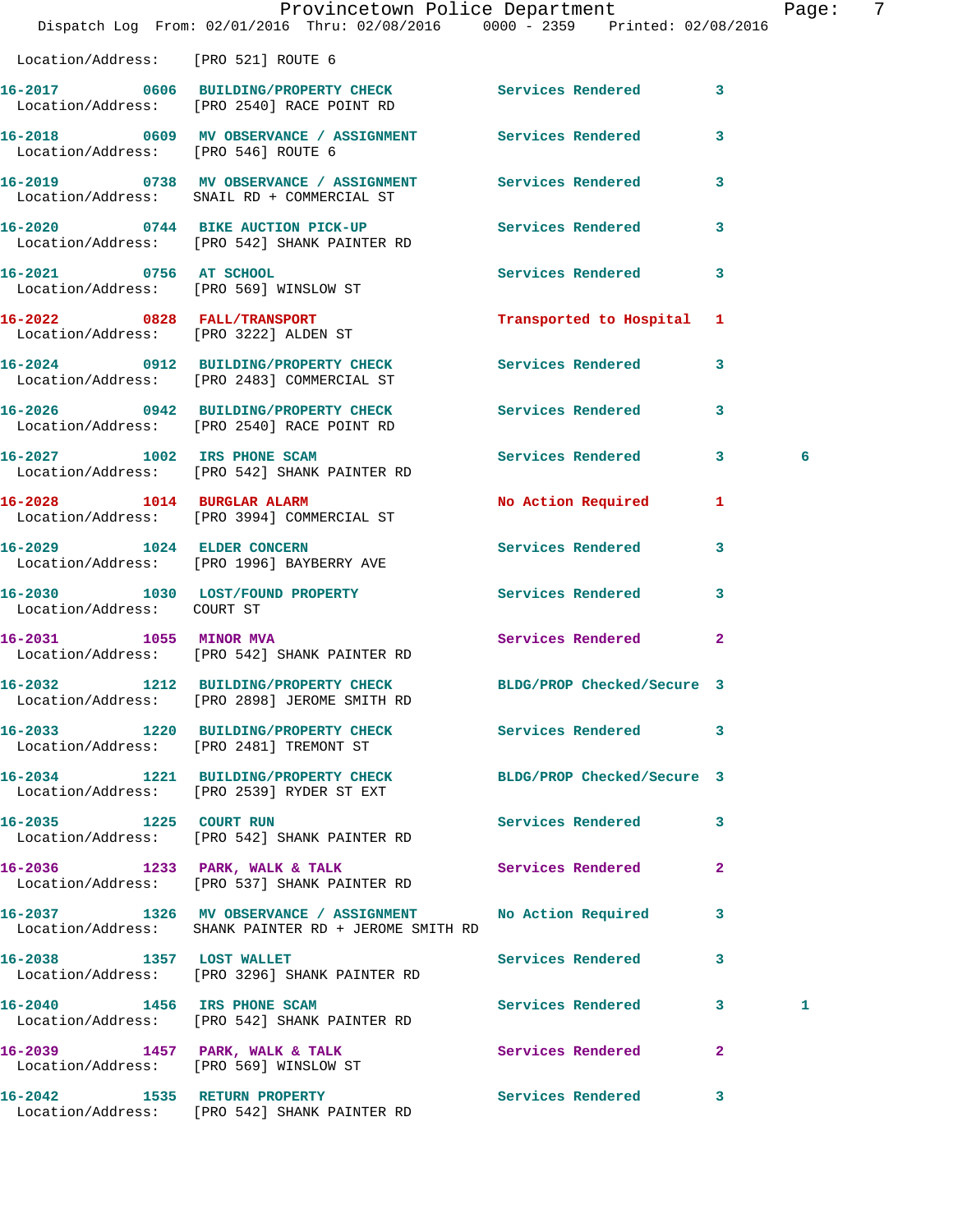| Location: SNAIL RD                     | 16-2043 1721 MV OBSERVANCE / ASSIGNMENT BLDG/PROP Checked/Secure 3                                              |                            |              |    |
|----------------------------------------|-----------------------------------------------------------------------------------------------------------------|----------------------------|--------------|----|
|                                        | 16-2044 1750 BUILDING/PROPERTY CHECK BLDG/PROP Checked/Secure 3<br>Location/Address: [PRO 3259] MACMILLAN WHARF |                            |              |    |
|                                        | 16-2045 1815 BUILDING/PROPERTY CHECK BLDG/PROP Checked/Secure 3<br>  Location/Address: [PRO 2520] PRINCE ST     |                            |              |    |
|                                        | 16-2046 1817 BUILDING/PROPERTY CHECK<br>Location/Address: [PRO 75] CAPTAIN BERTIES WAY                          | BLDG/PROP Checked/Secure 3 |              |    |
|                                        | 16-2047 1909 BUILDING/PROPERTY CHECK<br>Location/Address: [PRO 2483] COMMERCIAL ST                              | BLDG/PROP Checked/Secure 3 |              |    |
|                                        | 16-2048 1917 BUILDING/PROPERTY CHECK<br>Location/Address: [PRO 182] COMMERCIAL ST                               | BLDG/PROP Checked/Secure 3 |              |    |
|                                        | 16-2049 1933 BUILDING/PROPERTY CHECK<br>Location/Address: [PRO 2977] COMMERCIAL ST                              | BLDG/PROP Checked/Secure 3 |              |    |
| Location/Address: SHANK PAINTER RD     | 16-2050 1933 MV OBSERVANCE / ASSIGNMENT No Action Required                                                      |                            | 3            |    |
|                                        | 16-2051 2024 MV OBSERVANCE / ASSIGNMENT Services Rendered 3<br>Location/Address: HIGH POLE HL + BRADFORD ST     |                            |              |    |
| Location/Address: [PRO 3287] ROUTE 6   | 16-2052 2049 BUILDING/PROPERTY CHECK BLDG/PROP Checked/Secure 3                                                 |                            |              |    |
|                                        | 16-2053 2121 BUILDING/PROPERTY CHECK BLDG/PROP Checked/Secure 3<br>Location/Address: [PRO 175] COMMERCIAL ST    |                            |              |    |
|                                        | 16-2054 2219 ALARM - GENERAL<br>Location/Address: [PRO 2984] COMMERCIAL ST                                      | BLDG/PROP Checked/Secure 1 |              |    |
|                                        | 16-2055 2341 BUILDING/PROPERTY CHECK Services Rendered<br>Location/Address: [PRO 2898] JEROME SMITH RD          |                            | 3            |    |
| Location/Address: [PRO 94] BRADFORD ST | 16-2056 2357 MV OBSERVANCE / ASSIGNMENT Services Rendered                                                       |                            | 3            |    |
|                                        | 16-2057 2358 ASSIST AGENCY / NPS-ALARM Services Rendered<br>Location/Address: [PRO 3165] RACE POINT RD          |                            | 3            |    |
| For Date: $02/04/2016$ - Thursday      |                                                                                                                 |                            |              |    |
| 16-2058 0002 LOBBY TRAFFIC             | Location/Address: [PRO 542] SHANK PAINTER RD                                                                    | Services Rendered          | $\mathbf{2}$ | 15 |
|                                        | 16-2059 0003 BUILDING/PROPERTY CHECK<br>Location/Address: [PRO 530] SHANK PAINTER RD                            | BLDG/PROP Checked/Secure 3 |              |    |
|                                        | 16-2060 0013 BUILDING/PROPERTY CHECK<br>Location/Address: [PRO 516] RACE POINT RD                               | BLDG/PROP Checked/Secure 3 |              |    |
|                                        | 16-2061 0013 BUILDING/PROPERTY CHECK<br>Location/Address: [PRO 3430] COMMERCIAL ST                              | <b>Services Rendered</b>   | 3            |    |
|                                        | 16-2062  0028 MV OBSERVANCE / ASSIGNMENT Services Rendered<br>Location/Address: [PRO 106] COMMERCIAL ST         |                            | 3            |    |
|                                        | 16-2064 0039 BUILDING/PROPERTY CHECK<br>Location/Address: [PRO 2543] MACMILLAN WHARF                            | BLDG/PROP Checked/Secure 3 |              |    |
|                                        | 16-2065 0039 BUILDING/PROPERTY CHECK BLDG/PROP Checked/Secure 3<br>Location/Address: [PRO 440] HARRY KEMP WAY   |                            |              |    |

**16-2066 0039 BUILDING/PROPERTY CHECK BLDG/PROP Checked/Secure 3**  Location/Address: [PRO 3928] COMMERCIAL ST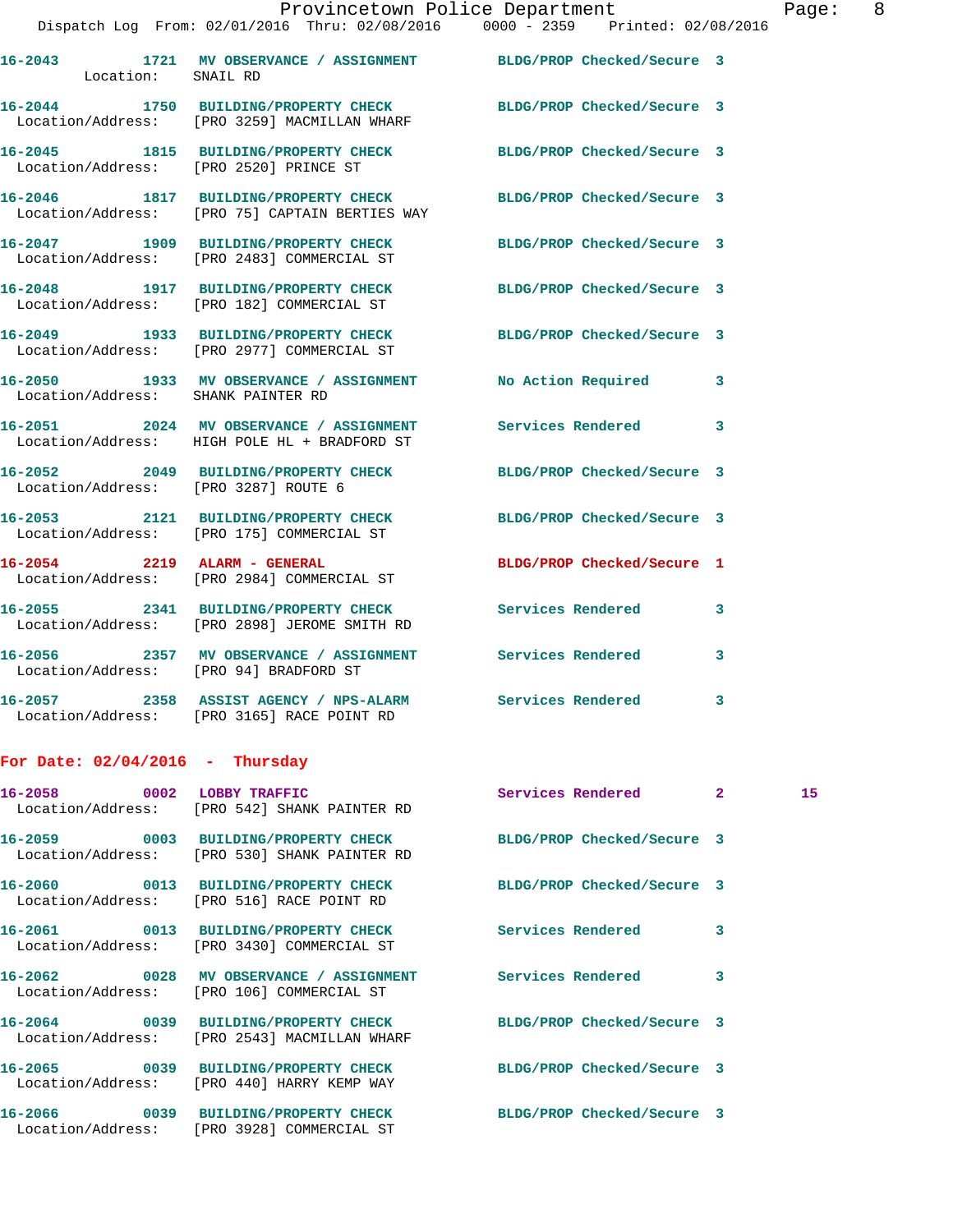|                                        | 16-2067 0046 BUILDING/PROPERTY CHECK<br>Location/Address: [PRO 646] COMMERCIAL ST       | BLDG/PROP Checked/Secure 3 |   |
|----------------------------------------|-----------------------------------------------------------------------------------------|----------------------------|---|
|                                        | 16-2068 0056 MV OBSERVANCE / ASSIGNMENT<br>Location/Address: [PRO 2577] BRADFORD ST     | No Action Required         | 3 |
|                                        | 16-2069 0101 BUILDING/PROPERTY CHECK<br>Location/Address: [PRO 3033] COMMERCIAL ST      | BLDG/PROP Checked/Secure 3 |   |
|                                        | 16-2071 0105 BUILDING/PROPERTY CHECK<br>Location/Address: [PRO 2977] COMMERCIAL ST      | <b>Services Rendered</b>   | 3 |
|                                        | 16-2070 0107 MV OBSERVANCE / ASSIGNMENT<br>Location/Address: HOWLAND ST + BRADFORD ST   | <b>Services Rendered</b>   | 3 |
|                                        | 16-2072 0112 MV OBSERVANCE / ASSIGNMENT<br>Location/Address: [PRO 3430] COMMERCIAL ST   | Services Rendered          | 3 |
|                                        | 16-2074 0137 MV OBSERVANCE / ASSIGNMENT<br>Location/Address: [PRO 1886] BRADFORD ST     | Services Rendered          | 3 |
|                                        | 16-2073 0141 BUILDING/PROPERTY CHECK<br>Location/Address: [PRO 306] COMMERCIAL ST       | BLDG/PROP Checked/Secure 3 |   |
|                                        | 16-2075 0223 BUILDING/PROPERTY CHECK<br>Location/Address: [PRO 433] RYDER ST EXT        | BLDG/PROP Checked/Secure 3 |   |
| Location/Address: [PRO 446] HOWLAND ST | 16-2076 0233 BUILDING/PROPERTY CHECK                                                    | BLDG/PROP Checked/Secure 3 |   |
|                                        | 16-2077 0302 BUILDING/PROPERTY CHECK<br>Location/Address: [PRO 1638] COMMERCIAL ST      | BLDG/PROP Checked/Secure 3 |   |
|                                        | 16-2078 0334 BUILDING/PROPERTY CHECK<br>Location/Address: [PRO 3609] COMMERCIAL ST      | BLDG/PROP Checked/Secure 3 |   |
|                                        | 16-2079 0400 BUILDING/PROPERTY CHECK<br>Location/Address: [PRO 175] COMMERCIAL ST       | BLDG/PROP Checked/Secure 3 |   |
|                                        | 16-2080 0419 MV OBSERVANCE / ASSIGNMENT<br>Location/Address: SHANK PAINTER RD + ROUTE 6 | No Action Required         | 3 |
| Location/Address: ROUTE 6 + SNAIL RD   | 16-2081 0514 MV OBSERVANCE / ASSIGNMENT Services Rendered                               |                            | 3 |
|                                        | Location/Address: [PRO 2490] PROVINCELANDS RD                                           | Services Rendered          | 3 |
|                                        | 16-2083 0523 MV OBSERVANCE / ASSIGNMENT<br>Location/Address: [PRO 3430] COMMERCIAL ST   | Services Rendered          | 3 |
|                                        | 16-2086 0604 BUILDING/PROPERTY CHECK<br>Location/Address: [PRO 182] COMMERCIAL ST       | BLDG/PROP Checked/Secure 3 |   |
| Location/Address: [PRO 521] ROUTE 6    | 16-2087 0604 BUILDING/PROPERTY CHECK                                                    | Services Rendered          | 3 |
|                                        | 16-2085 0605 BUILDING/PROPERTY CHECK<br>Location/Address: [PRO 1780] JOHNSON ST         | BLDG/PROP Checked/Secure 3 |   |
|                                        | 16-2088 0610 BUILDING/PROPERTY CHECK<br>Location/Address: [PRO 3259] MACMILLAN WHARF    | BLDG/PROP Checked/Secure 3 |   |
|                                        | 16-2089 0615 BUILDING/PROPERTY CHECK<br>Location/Address: [PRO 2540] RACE POINT RD      | BLDG/PROP Checked/Secure 3 |   |
|                                        | 16-2090 0618 BUILDING/PROPERTY CHECK<br>Location/Address: [PRO 710] BRADFORD ST         | BLDG/PROP Checked/Secure 3 |   |
| 16-2091                                | 0619 BUILDING/PROPERTY CHECK                                                            | BLDG/PROP Checked/Secure 3 |   |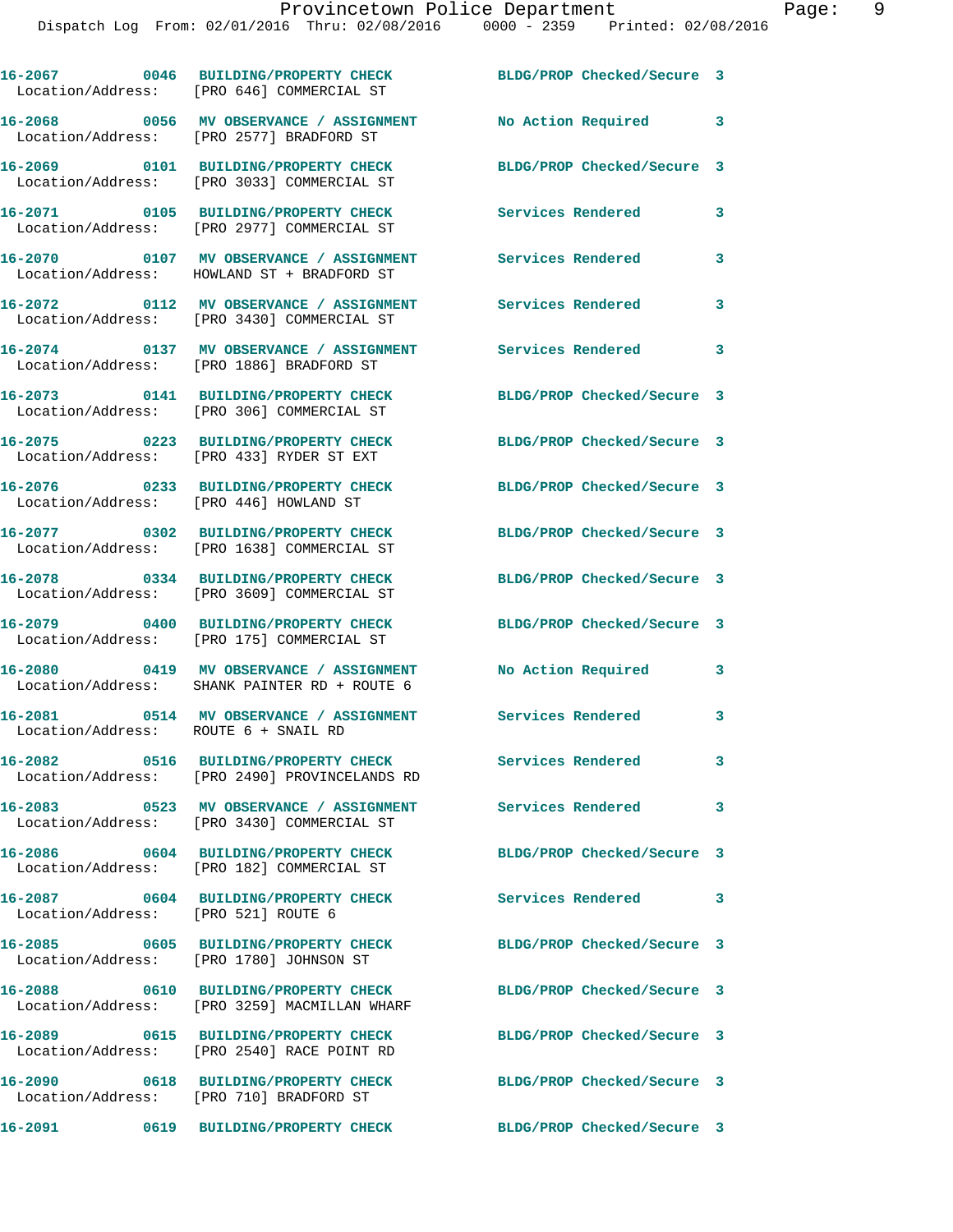|                                                     |                                                                                                                  | Provincetown Police Department |              | Page: 10 |  |
|-----------------------------------------------------|------------------------------------------------------------------------------------------------------------------|--------------------------------|--------------|----------|--|
|                                                     | Location/Address: [PRO 545] SHANK PAINTER RD                                                                     |                                |              |          |  |
|                                                     | 16-2092 0620 BUILDING/PROPERTY CHECK BLDG/PROP Checked/Secure 3<br>Location/Address: [PRO 1778] SHANK PAINTER RD |                                |              |          |  |
|                                                     | 16-2093 0730 BUILDING/PROPERTY CHECK BLDG/PROP Checked/Secure 3<br>Location/Address: [PRO 2898] JEROME SMITH RD  |                                |              |          |  |
| Location/Address: [PRO 2521] ROUTE 6                | 16-2094 0734 MV OBSERVANCE / ASSIGNMENT Services Rendered 3                                                      |                                |              |          |  |
| 16-2095 0743 MV STOP                                | Location/Address: [PRO 2513] ROUTE 6                                                                             | <b>VERBAL WARNING</b>          | $\mathbf{3}$ |          |  |
| Location/Address: [PRO 2521] ROUTE 6                | 16-2096 0749 MV OBSERVANCE / ASSIGNMENT Services Rendered 3                                                      |                                |              |          |  |
| 16-2097 0757 MV STOP                                | Location/Address: [PRO 2513] ROUTE 6                                                                             | <b>VERBAL WARNING</b>          | 3            |          |  |
| Location/Address: [PRO 569] WINSLOW ST              | 16-2099 0811 SERVICE CALL/SCHOOL 5ervices Rendered                                                               |                                | $\mathbf{3}$ |          |  |
|                                                     | 16-2100 0813 ANIMAL CALL<br>Location/Address: [PRO 3296] SHANK PAINTER RD                                        | Services Rendered 2            |              |          |  |
|                                                     | 16-2101 0835 BUILDING/PROPERTY CHECK BLDG/PROP Checked/Secure 3<br>Location/Address: [PRO 3259] MACMILLAN WHARF  |                                |              |          |  |
|                                                     | 16-2102 0918 DUMPING/BY-LAW VIOLATION Services Rendered 2<br>Location/Address: [PRO 2483] COMMERCIAL ST          |                                |              | 1        |  |
| 16-2103 0927 STOP SIGN DOWN                         | Location/Address: [PRO 3611] CAPTAIN BERTIES WAY                                                                 | Taken/Referred to Other 3      |              |          |  |
|                                                     | 16-2104 0930 PARK, WALK & TALK<br>Location/Address: [PRO 175] COMMERCIAL ST                                      | Services Rendered 2            |              |          |  |
| Location/Address: [PRO 571] ALDEN ST                | 16-2105 0932 BUILDING/PROPERTY CHECK BLDG/PROP Checked/Secure 3                                                  |                                |              |          |  |
|                                                     | 16-2106 0932 MV OBSERVANCE / ASSIGNMENT No Action Required 3<br>Location/Address: [PRO 3430] COMMERCIAL ST       |                                |              |          |  |
| 16-2107 0958 ALARM WORK                             | Location/Address: [PRO 155] COMMERCIAL ST                                                                        | No Action Required 3           |              |          |  |
|                                                     | 16-2108 1043 WELL-BEING CHECK REQUEST<br>Location/Address: [PRO 1884] FRANKLIN ST                                | Unfounded                      | 3            |          |  |
|                                                     | 16-2109 1105 BUILDING/PROPERTY CHECK BLDG/PROP Checked/Secure 3<br>Location/Address: [PRO 3317] CEMETERY RD      |                                |              | 1        |  |
|                                                     | 16-2110 1106 PARK, WALK & TALK<br>Location/Address: [PRO 3222] ALDEN ST                                          | <b>Services Rendered</b> 2     |              |          |  |
|                                                     | 16-2111 1156 BUILDING/PROPERTY CHECK BLDG/PROP Checked/Secure 3<br>Location/Address: [PRO 3033] COMMERCIAL ST    |                                |              |          |  |
|                                                     | 16-2112 1200 AFIB/TRANSPORT<br>Location/Address: [PRO 440] HARRY KEMP WAY                                        | Transported to Hospital 1      |              |          |  |
|                                                     | 16-2113 1216 MV OBSERVANCE / ASSIGNMENT<br>Location/Address: HOWLAND ST + HARRY KEMP WAY                         | BLDG/PROP Checked/Secure 3     |              |          |  |
|                                                     | 16-2114 1236 PARK, WALK & TALK<br>Location/Address: [PRO 105] COMMERCIAL ST                                      | Services Rendered 2            |              |          |  |
| 16-2115 1310 IRS SCAM<br>Location/Address: SNOWS LN |                                                                                                                  | Services Rendered 2            |              | 1        |  |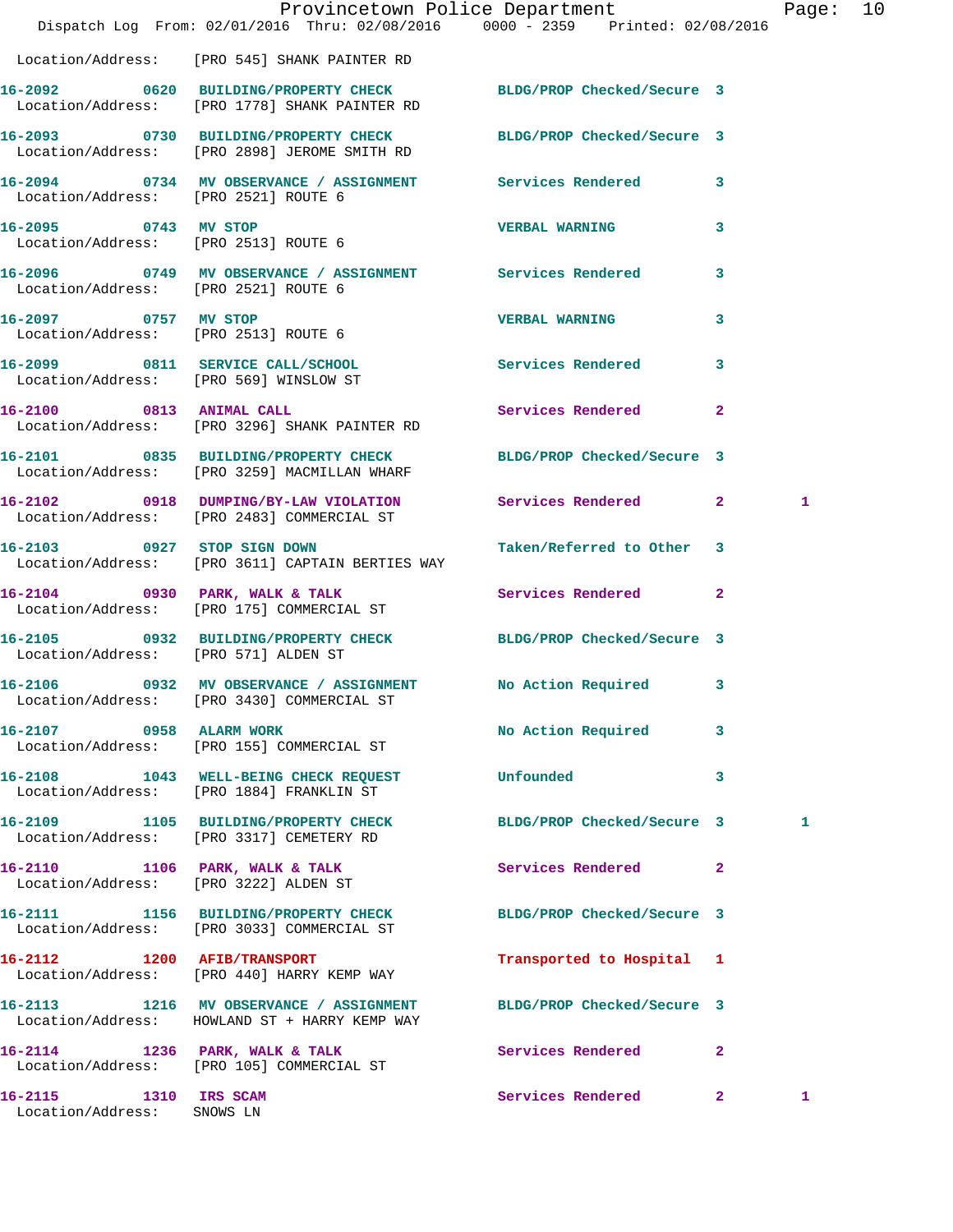|                                        | Provincetown Police Department<br>Dispatch Log From: 02/01/2016 Thru: 02/08/2016 0000 - 2359 Printed: 02/08/2016 |                            |                |
|----------------------------------------|------------------------------------------------------------------------------------------------------------------|----------------------------|----------------|
| Location/Address: [PRO 3287] ROUTE 6   | 16-2116 1335 BUILDING/PROPERTY CHECK BLDG/PROP Checked/Secure 3                                                  |                            |                |
|                                        | 16-2117 1337 DONATION DROP-OFF<br>Location/Address: [PRO 2474] BRADFORD ST                                       | <b>Services Rendered</b>   | 3              |
|                                        | 16-2118 1352 SERVICE CALL<br>Location/Address: [PRO 2498] CONWELL ST                                             | Taken/Referred to Other    | 3              |
|                                        | 16-2119 1407 PARK, WALK & TALK<br>Location/Address: [PRO 105] COMMERCIAL ST                                      | Services Rendered          | $\mathbf{2}$   |
|                                        | 16-2121 1446 ANIMAL CALL<br>Location/Address: [PRO 1386] HOWLAND ST                                              | Services Rendered          | $\overline{a}$ |
| Location/Address: [PRO 569] WINSLOW ST | 16-2120 1451 PARK, WALK & TALK                                                                                   | Services Rendered          | $\mathbf{2}$   |
|                                        | 16-2122 1455 ALARM - FIRE<br>Location/Address: [PRO 2977] COMMERCIAL ST                                          | False Alarm                | 1              |
|                                        | 16-2123 1515 BUILDING/PROPERTY CHECK<br>Location/Address: [PRO 1638] COMMERCIAL ST                               | BLDG/PROP Checked/Secure 3 |                |
|                                        | 16-2124 1518 BUILDING/PROPERTY CHECK<br>Location/Address: [PRO 182] COMMERCIAL ST                                | BLDG/PROP Checked/Secure 3 |                |
|                                        | 16-2125 1528 BUILDING/PROPERTY CHECK<br>Location/Address: [PRO 707] BAYBERRY AVE                                 | BLDG/PROP Checked/Secure 3 |                |
|                                        | 16-2126 1528 PARK, WALK & TALK<br>Location/Address: [PRO 204] COMMERCIAL ST                                      | Services Rendered          | $\overline{2}$ |
| Location/Address: [PRO 3440] ROUTE 6   | 16-2127 1556 MV OBSERVANCE / ASSIGNMENT Services Rendered                                                        |                            | 3              |
|                                        | 16-2128 1604 MV OBSERVANCE / ASSIGNMENT Services Rendered<br>Location/Address: [PRO 525] COMMERCIAL ST           |                            | 3              |
|                                        | 16-2129 1650 BUILDING/PROPERTY CHECK<br>Location/Address: [PRO 2540] RACE POINT RD                               | BLDG/PROP Checked/Secure 3 |                |
|                                        | 16-2130 1723 BUILDING/PROPERTY CHECK<br>Location/Address: [PRO 526] RYDER ST EXT                                 | BLDG/PROP Checked/Secure 3 |                |
| 16-2131 1731 COMPLAINT                 | Location/Address: [PRO 1997] COMMERCIAL ST                                                                       | Services Rendered          | 3              |
|                                        | 16-2132 1818 BUILDING/PROPERTY CHECK<br>Location/Address: [PRO 433] RYDER ST EXT                                 | BLDG/PROP Checked/Secure 3 |                |
|                                        | 16-2133 1908 BUILDING/PROPERTY CHECK<br>Location/Address: [PRO 182] COMMERCIAL ST                                | BLDG/PROP Checked/Secure 3 |                |
|                                        | 16-2134 1916 MV OBSERVANCE / ASSIGNMENT<br>Location/Address: [PRO 106] COMMERCIAL ST                             | Services Rendered          | 3              |
| 16-2135 1916 BAR CHECK                 | Location/Address: [PRO 356] COMMERCIAL ST                                                                        | Services Rendered          | $\mathbf{2}$   |
| Location/Address: [PRO 554] TREMONT ST | 16-2136 1956 BUILDING/PROPERTY CHECK                                                                             | BLDG/PROP Checked/Secure 3 |                |
| Location/Address: [PRO 3287] ROUTE 6   | 16-2137 2013 BUILDING/PROPERTY CHECK                                                                             | BLDG/PROP Checked/Secure 3 |                |
| 16-2138 2052 COMPLAINT                 | Location/Address: [PRO 3443] COMMERCIAL ST                                                                       | <b>GONE ON ARRIVAL</b>     | 3              |
|                                        | 16-2139 2203 BUILDING/PROPERTY CHECK BLDG/PROP Checked/Secure 3                                                  |                            |                |

Location/Address: [PRO 530] SHANK PAINTER RD

Page: 11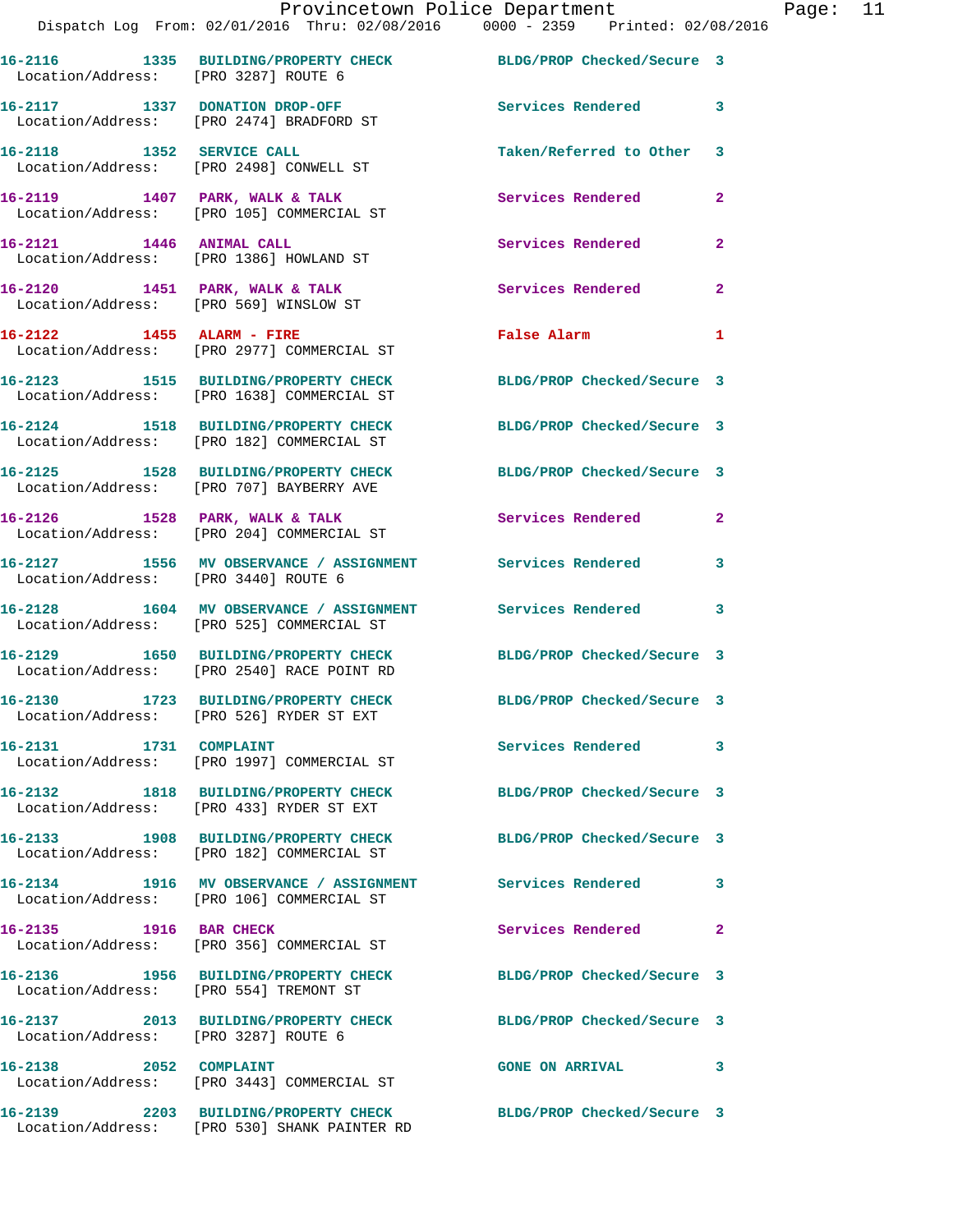Provincetown Police Department Page: 12 Dispatch Log From: 02/01/2016 Thru: 02/08/2016 0000 - 2359 Printed: 02/08/2016 **16-2140 2253 INFO SERVICES - LOBBY Services Rendered 2 9**  Location/Address: [PRO 542] SHANK PAINTER RD **16-2141 2316 BUILDING/PROPERTY CHECK BLDG/PROP Checked/Secure 3**  Location/Address: [PRO 99] COMMERCIAL ST **16-2142 2320 BUILDING/PROPERTY CHECK BLDG/PROP Checked/Secure 3**  Location/Address: [PRO 2483] COMMERCIAL ST **16-2143 2327 MV STOP VERBAL WARNING 3**  Location/Address: PRINCE ST + BRADFORD ST **16-2144 2336 MV OBSERVANCE / ASSIGNMENT Services Rendered 3**  Location/Address: [PRO 94] BRADFORD ST **16-2145 2345 MV OBSERVANCE / ASSIGNMENT Services Rendered 3**  Location/Address: SNAIL RD + ROUTE 6 **For Date: 02/05/2016 - Friday 16-2196 0000 LOBBY TRAFFIC Services Rendered 3 3**  Location/Address: [PRO 542] SHANK PAINTER RD **16-2146 0009 BUILDING/PROPERTY CHECK BLDG/PROP Checked/Secure 3**  Location/Address: [PRO 2194] COMMERCIAL ST **16-2147 0010 MV OBSERVANCE / ASSIGNMENT Services Rendered 3**  Location/Address: [PRO 2489] BRADFORD ST **16-2148 0023 BUILDING/PROPERTY CHECK BLDG/PROP Checked/Secure 3**  Location/Address: [PRO 379] COMMERCIAL ST **16-2150 0028 BUILDING/PROPERTY CHECK Services Rendered 3**  Location/Address: [PRO 3430] COMMERCIAL ST **16-2149 0030 MV OBSERVANCE / ASSIGNMENT Services Rendered 3**  Location/Address: [PRO 94] BRADFORD ST **16-2151 0106 MV OBSERVANCE / ASSIGNMENT Services Rendered 3**  Location/Address: HOWLAND ST + BRADFORD ST **16-2152 0130 BUILDING/PROPERTY CHECK BLDG/PROP Checked/Secure 3**  Location/Address: [PRO 1638] COMMERCIAL ST **16-2153 0144 BUILDING/PROPERTY CHECK BLDG/PROP Checked/Secure 3**  Location/Address: [PRO 519] RACE POINT RD **16-2154 0150 MV OBSERVANCE / ASSIGNMENT No Action Required 3**  Location/Address: BRADFORD ST + RYDER ST **16-2155 0152 BUILDING/PROPERTY CHECK BLDG/PROP Checked/Secure 3**  Location/Address: [PRO 3609] COMMERCIAL ST **16-2156 0156 BUILDING/PROPERTY CHECK Services Rendered 3**  Location/Address: [PRO 2898] JEROME SMITH RD

**16-2157 0213 MV OBSERVANCE / ASSIGNMENT Services Rendered 3**  Location/Address: [PRO 2521] ROUTE 6

**16-2158 0234 BUILDING/PROPERTY CHECK Services Rendered 3**  Location/Address: [PRO 564] BAYBERRY AVE

**16-2159 0257 BUILDING/PROPERTY CHECK BLDG/PROP Checked/Secure 3**  Location/Address: [PRO 1778] SHANK PAINTER RD

**16-2160 0345 BUILDING/PROPERTY CHECK BLDG/PROP Checked/Secure 3**  Location/Address: [PRO 606] CONWELL ST

**16-2161 0431 BUILDING/PROPERTY CHECK BLDG/PROP Checked/Secure 3**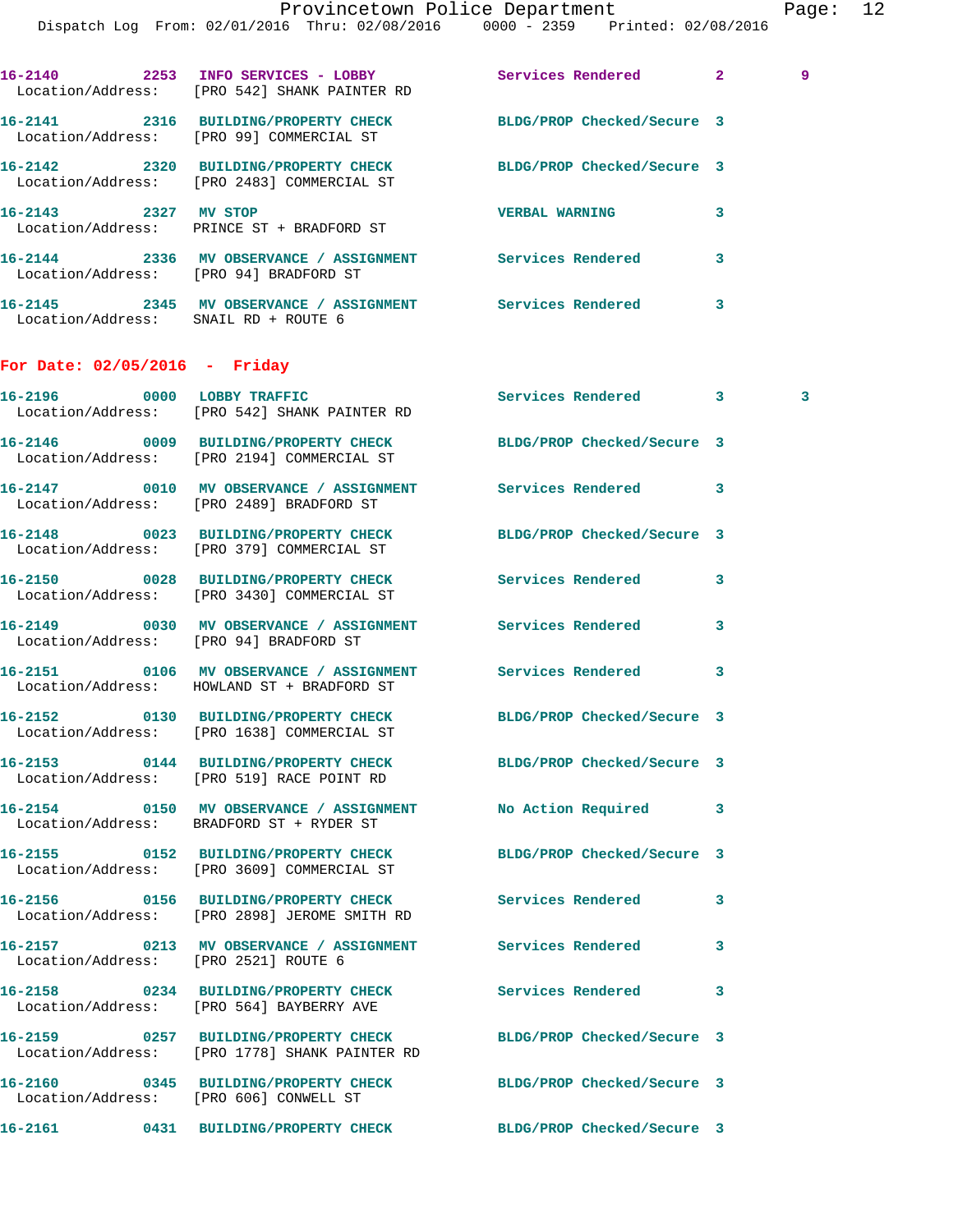|                                                      |                                                                                                                   | Provincetown Police Department Fage: 13 |              |    |  |
|------------------------------------------------------|-------------------------------------------------------------------------------------------------------------------|-----------------------------------------|--------------|----|--|
|                                                      | Dispatch Log From: 02/01/2016 Thru: 02/08/2016 0000 - 2359 Printed: 02/08/2016                                    |                                         |              |    |  |
| Location/Address: [PRO 413] CONWELL ST               |                                                                                                                   |                                         |              |    |  |
|                                                      | 16-2162 0504 BUILDING/PROPERTY CHECK Services Rendered 3<br>Location/Address: [PRO 3115] BAYBERRY AVE             |                                         |              |    |  |
|                                                      | 16-2163   0511   BUILDING/PROPERTY CHECK   Services Rendered   3<br>Location/Address: [PRO 2490] PROVINCELANDS RD |                                         |              |    |  |
|                                                      | 16-2164 0521 BUILDING/PROPERTY CHECK BLDG/PROP Checked/Secure 3<br>Location/Address: [PRO 545] SHANK PAINTER RD   |                                         |              |    |  |
|                                                      | 16-2165 0540 MV OBSERVANCE / ASSIGNMENT Services Rendered 3<br>Location/Address: CONWELL ST + BRADFORD ST         |                                         |              |    |  |
| Location/Address: [PRO 521] ROUTE 6                  | 16-2166 0541 BUILDING/PROPERTY CHECK Services Rendered 3                                                          |                                         |              |    |  |
|                                                      | 16-2167 		 0547 MV OBSERVANCE / ASSIGNMENT Services Rendered 3<br>Location/Address: [PRO 3912] SHANK PAINTER RD   |                                         |              |    |  |
| Location/Address: [PRO 521] ROUTE 6                  | 16-2168 0547 MV OBSERVANCE / ASSIGNMENT Services Rendered 3                                                       |                                         |              |    |  |
|                                                      | 16-2169 0611 BUILDING/PROPERTY CHECK BLDG/PROP Checked/Secure 3<br>Location/Address: [PRO 530] SHANK PAINTER RD   |                                         |              |    |  |
| Location/Address: [PRO 569] WINSLOW ST               | 16-2170 0805 SERVICE CALL/SCHOOL 5ervices Rendered 3                                                              |                                         |              |    |  |
| 16-2171 0835 HAZARDS<br>Location/Address: CONWELL ST |                                                                                                                   | Services Rendered 2                     |              |    |  |
|                                                      | 16-2172 0905 BUILDING/PROPERTY CHECK BLDG/PROP Checked/Secure 3<br>Location/Address: [PRO 3259] MACMILLAN WHARF   |                                         |              |    |  |
|                                                      | 16-2173 0933 ANIMAL CALL<br>Location/Address: [PRO 3138] CONWELL ST                                               | SPOKEN TO                               | $\mathbf{2}$ |    |  |
|                                                      | 16-2174 0941 SNOW EMERGENCY<br>Location/Address: [PRO 542] SHANK PAINTER RD                                       | Services Rendered 3                     |              | 10 |  |
|                                                      | 16-2175 1004 PARK, WALK & TALK<br>Location/Address: [PRO 537] SHANK PAINTER RD                                    | <b>SPOKEN TO</b>                        |              |    |  |
| 16-2176 1146 HARASSMENT                              | Location/Address: [PRO 542] SHANK PAINTER RD                                                                      | SPOKEN TO                               | $\mathbf{2}$ |    |  |
|                                                      | 16-2177 1204 SERVICE CALL/SCHOOL<br>Location/Address: [PRO 569] WINSLOW ST                                        | <b>Services Rendered</b>                | $\mathbf{3}$ |    |  |
| 16-2178 1223 MV STOP                                 | Location/Address: [PRO 1341] COMMERCIAL ST                                                                        | <b>VERBAL WARNING</b>                   | 3            |    |  |
|                                                      | 16-2179 1237 HAZARDS/TREE DOWN<br>Location/Address: HOWLAND ST + ROUTE 6                                          | Taken/Referred to Other 2               |              |    |  |
| 16-2180 1359 WIRES DOWN                              | Location/Address: [PRO 2929] HOWLAND ST                                                                           | Taken/Referred to Other 2               |              |    |  |
| 16-2181 1422 WIRES DOWN                              | Location/Address: [PRO 890] CONWELL ST                                                                            | Taken/Referred to Other 2               |              |    |  |
|                                                      | 16-2182 1429 TREE LIMB DOWN<br>Location/Address: [PRO 2577] BRADFORD ST                                           | Services Rendered                       | 2            |    |  |
|                                                      | 16-2183 1550 WELL-BEING CONCERN<br>Location/Address: [PRO 1884] FRANKLIN ST                                       | Services Rendered                       | 3            |    |  |
|                                                      | 16-2184 1702 PARK, WALK & TALK 1998 Services Rendered 2                                                           |                                         |              |    |  |

Location/Address: [PRO 2865] COMMERCIAL ST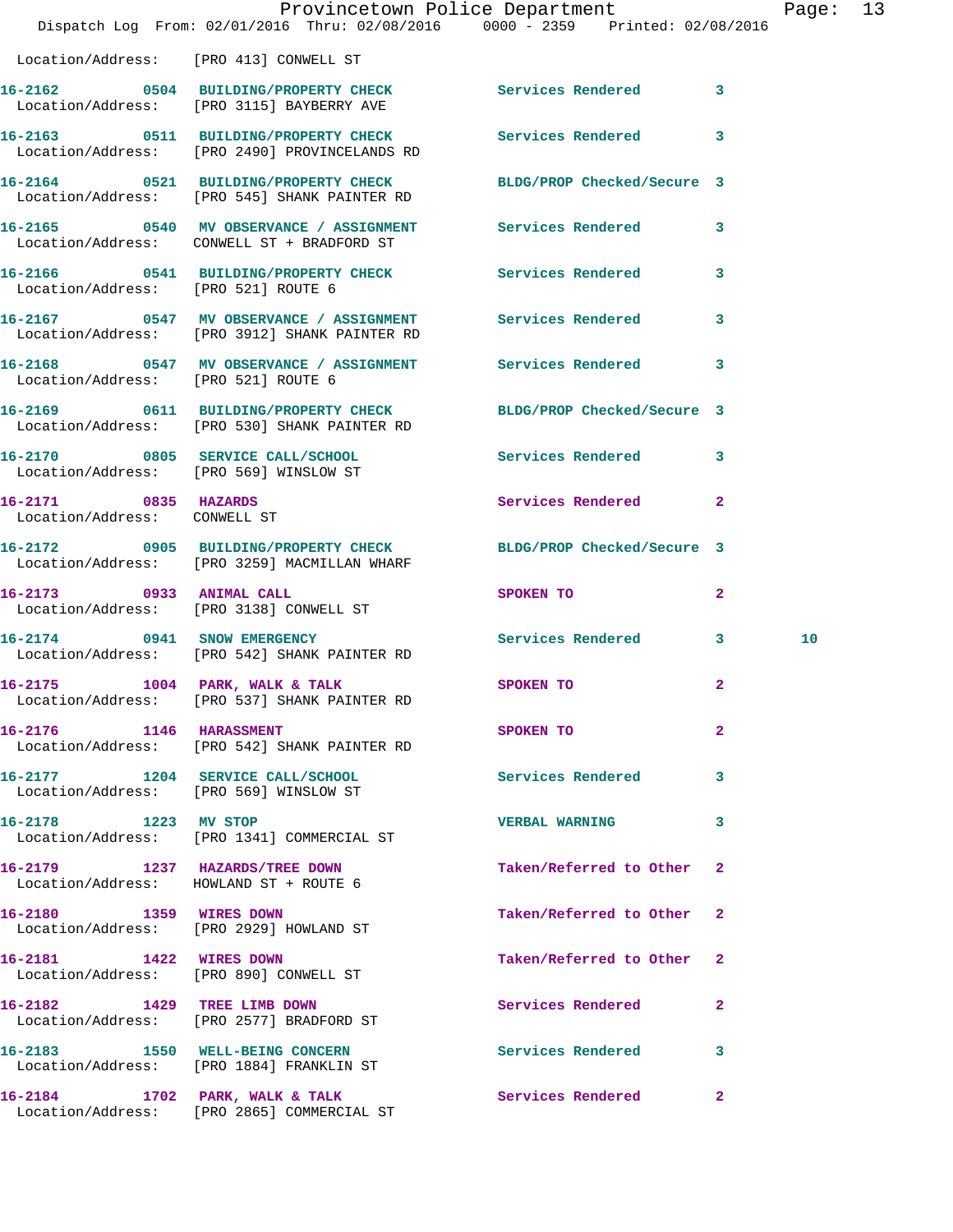|                                                                   | Provincetown Police Department<br>Dispatch Log From: 02/01/2016 Thru: 02/08/2016 0000 - 2359 Printed: 02/08/2016 |                            |                |
|-------------------------------------------------------------------|------------------------------------------------------------------------------------------------------------------|----------------------------|----------------|
| 16-2185 1715 WIRES DOWN                                           | Location/Address: [PRO 12] BRADFORD ST                                                                           | Services Rendered          | $\overline{a}$ |
| 16-2186 1743 DISTURBANCE                                          | Location/Address: [PRO 539] SHANK PAINTER RD                                                                     | <b>Services Rendered</b>   | 1              |
| 16-2187 1755 MV COMPLAINT<br>Location/Address: [PRO 2513] ROUTE 6 |                                                                                                                  | <b>GONE ON ARRIVAL</b>     | $\overline{a}$ |
| Refer To Arrest: 16-22-AR                                         | 16-2188 1854 DISTURBANCE/ARREST<br>Location/Address: [PRO 2675] COMMERCIAL ST                                    | Arrest(s) Made             | 1              |
|                                                                   | 16-2189 1900 CHEST/NECK BURNS<br>Location/Address: [PRO 2675] COMMERCIAL ST                                      | <b>Services Rendered</b>   | 1              |
|                                                                   | 16-2190    1920 EVALUATION/TRANSPORT<br>Location/Address: [PRO 542] SHANK PAINTER RD                             | Transported to Hospital    | 1              |
|                                                                   | 16-2192 2034 FALL/FIRST AID<br>Location/Address: [PRO 1221] PROVINCELANDS RD                                     | <b>PATIENT REFUSAL</b>     | 1              |
|                                                                   | 16-2193 2058 ESCORT/TRANSPORT<br>Location/Address: [PRO 542] SHANK PAINTER RD                                    | <b>Services Rendered</b>   | 3              |
| 16-2194 2106 WATER CALL                                           | Location/Address: [PRO 1741] COMMERCIAL ST                                                                       | Taken/Referred to Other    | 3              |
|                                                                   | 16-2195 2132 ALARM - FIRE<br>Location/Address: [PRO 2977] COMMERCIAL ST                                          | False Alarm                | 1              |
|                                                                   | 16-2197 2323 BUILDING/PROPERTY CHECK BLDG/PROP Checked/Secure 3<br>Location/Address: [PRO 1638] COMMERCIAL ST    |                            |                |
| For Date: $02/06/2016$ - Saturday                                 |                                                                                                                  |                            |                |
| Location/Address: [PRO 1646] WINSLOW ST                           | 16-2198 0004 BUILDING/PROPERTY CHECK BLDG/PROP Checked/Secure 3                                                  |                            |                |
|                                                                   | 16-2199 0008 BUILDING/PROPERTY CHECK<br>Location/Address: [PRO 2977] COMMERCIAL ST                               | <b>Services Rendered</b>   | 3              |
|                                                                   | 16-2200 0042 BUILDING/PROPERTY CHECK<br>Location/Address: [PRO 530] SHANK PAINTER RD                             | BLDG/PROP Checked/Secure 3 |                |
| Location/Address: [PRO 1780] JOHNSON ST                           | 16-2201 0200 BUILDING/PROPERTY CHECK                                                                             | BLDG/PROP Checked/Secure 3 |                |
| 16-2202 0203 DPW                                                  | Location/Address: [PRO 519] RACE POINT RD                                                                        | Services Rendered          | 3              |
|                                                                   | 16-2203 0220 BUILDING/PROPERTY CHECK<br>Location/Address: [PRO 519] RACE POINT RD                                | BLDG/PROP Checked/Secure 3 |                |
|                                                                   | 16-2204 0451 MV OBSERVANCE / ASSIGNMENT<br>Location/Address: [PRO 106] COMMERCIAL ST                             | <b>Services Rendered</b>   | 3              |
|                                                                   | 16-2205 0524 BUILDING/PROPERTY CHECK<br>Location/Address: [PRO 444] HIGH POLE HILL                               | BLDG/PROP Checked/Secure 3 |                |
|                                                                   | 16-2206 		 0538 BUILDING/PROPERTY CHECK Services Rendered<br>Location/Address: [PRO 2206] COMMERCIAL ST          |                            | 3              |
|                                                                   | 16-2207 0556 BUILDING/PROPERTY CHECK<br>Location/Address: [PRO 3259] MACMILLAN WHARF                             | BLDG/PROP Checked/Secure 3 |                |
|                                                                   | 16-2208 0812 MEDICAL EMERGENCY/BREATH<br>Location/Address: [PRO 3296] SHANK PAINTER RD                           | Transported to Hospital    | 1              |
| 16-2209 0821 PARK, WALK & TALK                                    |                                                                                                                  | Services Rendered          | 2              |

Page:  $14$ <br>2016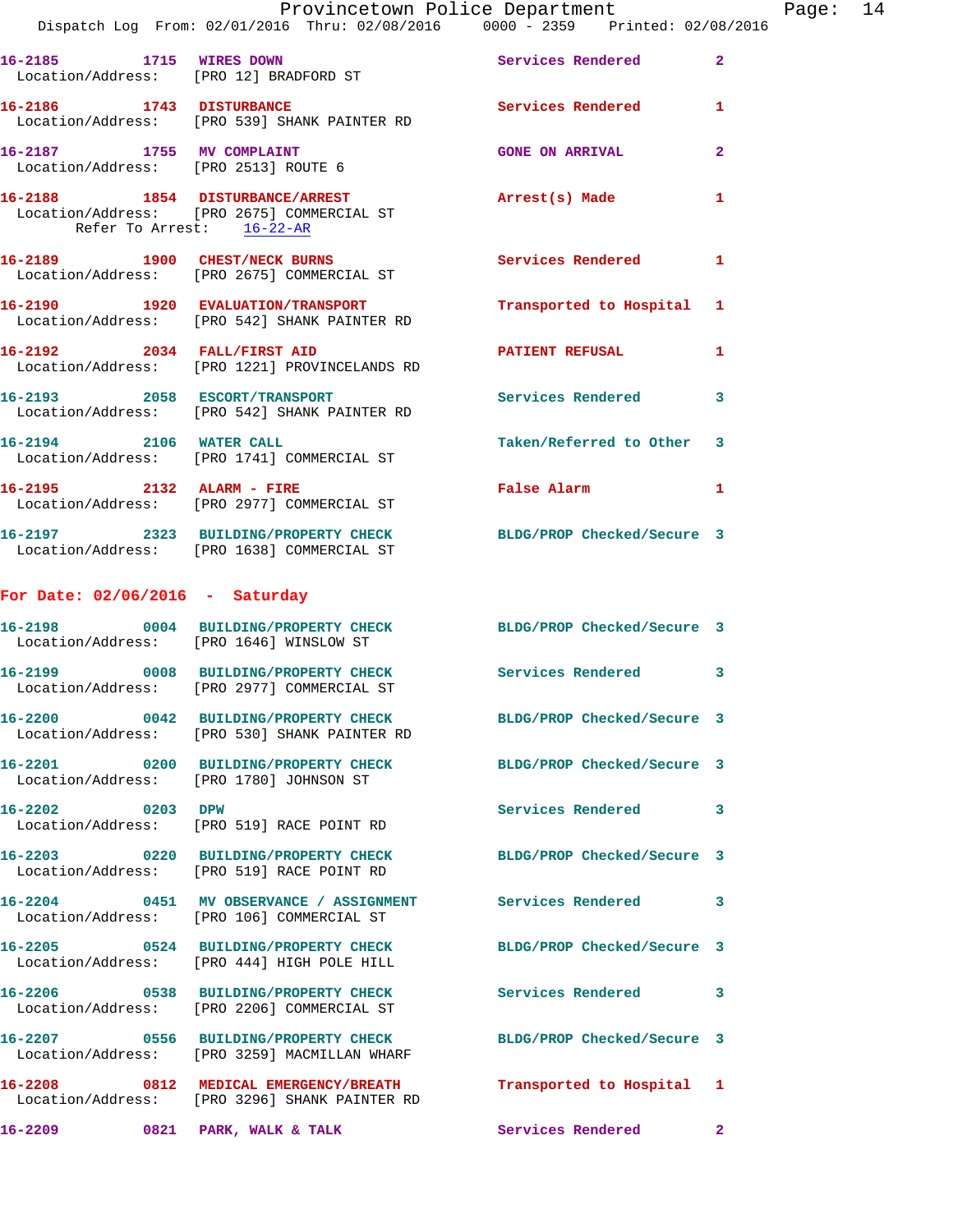|                                                            | Provincetown Police Department                                                                                 |                            |                |
|------------------------------------------------------------|----------------------------------------------------------------------------------------------------------------|----------------------------|----------------|
|                                                            | Dispatch Log From: 02/01/2016 Thru: 02/08/2016 0000 - 2359 Printed: 02/08/2016                                 |                            |                |
|                                                            | Location/Address: [PRO 3287] ROUTE 6                                                                           |                            |                |
|                                                            | 16-2211 0843 BUILDING/PROPERTY CHECK BLDG/PROP Checked/Secure 3<br>Location/Address: [PRO 1638] COMMERCIAL ST  |                            |                |
|                                                            | 16-2212 0854 SERVICE CALL/RIDE<br>Location/Address: [PRO 1269] ALDEN ST                                        | Services Rendered 3        |                |
|                                                            | 16-2213 0912 HAZARDS/TREE LIMB<br>Location/Address: [PRO 2490] PROVINCELANDS RD                                | Taken/Referred to Other    | $\mathbf{2}$   |
|                                                            | 16-2214 0938 ANIMAL CALL/DONATION Services Rendered<br>Location/Address: [PRO 3296] SHANK PAINTER RD           |                            | $\overline{2}$ |
| 16-2215 0954 WIRES DOWN<br>Location/Address: COMMERCIAL ST |                                                                                                                | Services Rendered          | $\mathbf{2}$   |
|                                                            | 16-2216 1002 BUILDING/PROPERTY CHECK BLDG/PROP Checked/Secure 3<br>Location/Address: [PRO 447] JEROME SMITH RD |                            |                |
|                                                            | 16-2217 1011 MV OBSERVANCE / ASSIGNMENT Services Rendered<br>Location/Address: BRADFORD ST + STANDISH ST       |                            | 3              |
|                                                            | 16-2218 1052 WIRES DOWN/CASING<br>Location/Address: [PRO 536] SHANK PAINTER RD                                 | Taken/Referred to Other    | $\mathbf{2}$   |
|                                                            | 16-2219 1115 TRAFFIC CONTROL/COMCAST<br>Location/Address: [PRO 755] BRADFORD ST                                | Services Rendered          | 3              |
|                                                            | 16-2220 1118 PARK, WALK & TALK<br>Location/Address: [PRO 537] SHANK PAINTER RD                                 | <b>Services Rendered</b>   | $\mathbf{2}$   |
|                                                            | 16-2221 1135 PARK, WALK & TALK<br>Location/Address: [PRO 2500] COMMERCIAL ST                                   | <b>Services Rendered</b>   | $\overline{a}$ |
|                                                            | 16-2222 1136 MV OBSERVANCE / ASSIGNMENT Services Rendered<br>Location/Address: COMMERCIAL ST + SNAIL RD        |                            | 3              |
|                                                            | 16-2223 1141 MV OBSERVANCE / ASSIGNMENT NO Action Required 3<br>Location/Address: HOWLAND ST + HARRY KEMP WAY  |                            |                |
| Location/Address: [PRO 571] ALDEN ST                       | 16-2224 1307 BUILDING/PROPERTY CHECK                                                                           | BLDG/PROP Checked/Secure 3 |                |
|                                                            | 16-2225 1324 BUILDING/PROPERTY CHECK<br>Location/Address: [PRO 2206] COMMERCIAL ST                             | BLDG/PROP Checked/Secure 3 |                |
|                                                            | 16-2226 1339 BUILDING/PROPERTY CHECK Services Rendered<br>Location/Address: [PRO 3259] MACMILLAN WHARF         |                            | 3              |
|                                                            | 16-2227 1347 BUILDING/PROPERTY CHECK<br>Location/Address: [PRO 519] RACE POINT RD                              | BLDG/PROP Checked/Secure 3 |                |
|                                                            | 16-2228 1351 MV OBSERVANCE / ASSIGNMENT Services Rendered<br>Location/Address: [PRO 2206] COMMERCIAL ST        |                            | 3              |
| Location/Address: [PRO 3440] ROUTE 6                       | 16-2229 1358 MV OBSERVANCE / ASSIGNMENT Services Rendered                                                      |                            | 3              |
|                                                            | 16-2231 1544 ALARM - GENERAL<br>Location/Address: [PRO 857] COMMERCIAL ST                                      | False Alarm                | 1              |
| 16-2232 1745 MV STOP                                       | Location/Address: [PRO 2513] ROUTE 6                                                                           | <b>VERBAL WARNING</b>      | 3              |
|                                                            | 16-2233 2128 BUILDING/PROPERTY CHECK BLDG/PROP Checked/Secure 3<br>Location/Address: [PRO 105] COMMERCIAL ST   |                            |                |
| 16-2234 2258 GENERAL INFO                                  |                                                                                                                | No Action Required 3       |                |

Page: 15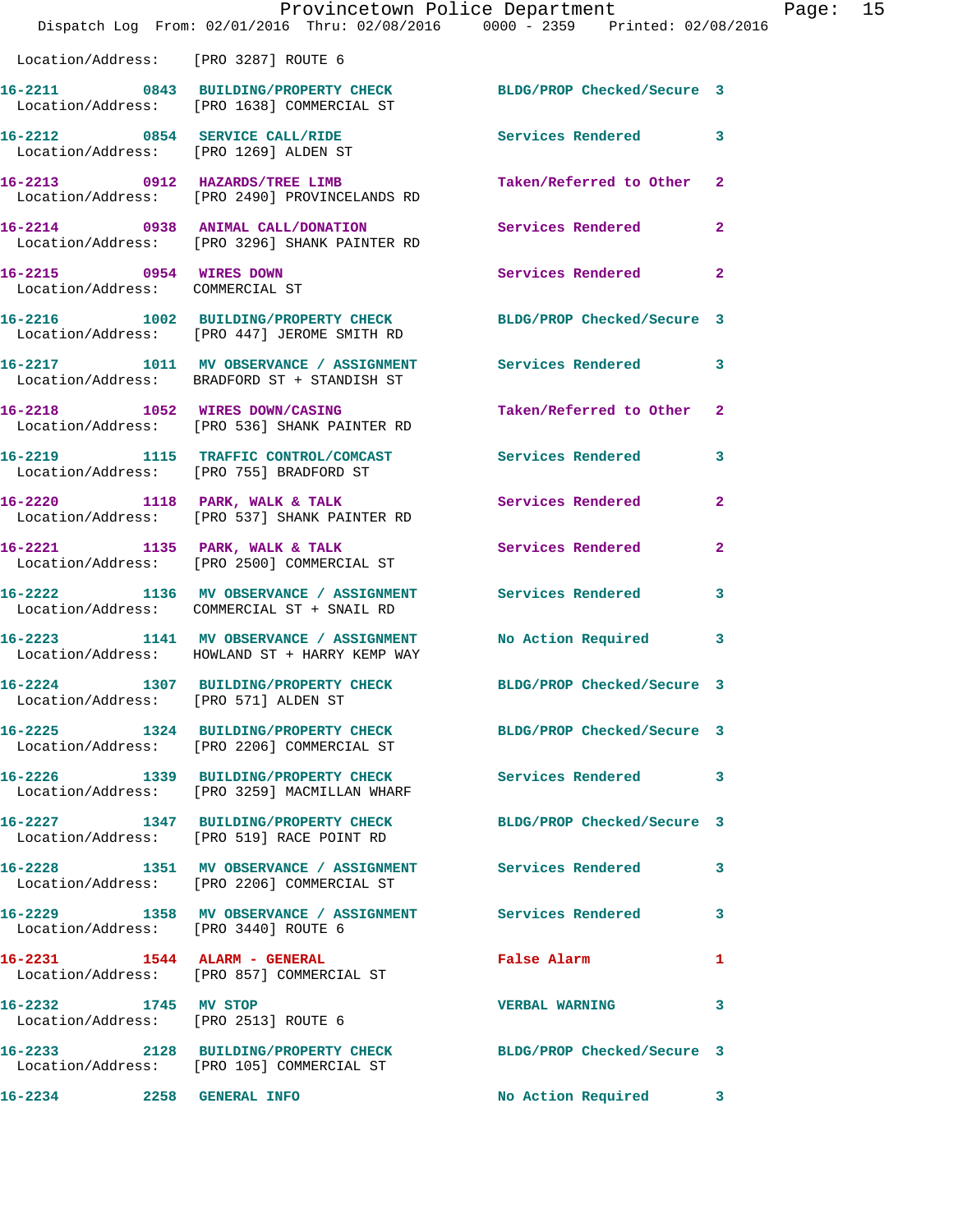|                                        | Provincetown Police Department<br>Dispatch Log From: 02/01/2016 Thru: 02/08/2016   0000 - 2359   Printed: 02/08/2016 |                            |              | Page: 16        |  |
|----------------------------------------|----------------------------------------------------------------------------------------------------------------------|----------------------------|--------------|-----------------|--|
| For Date: $02/07/2016$ - Sunday        |                                                                                                                      |                            |              |                 |  |
|                                        |                                                                                                                      | Services Rendered 2        |              | 12 <sup>1</sup> |  |
|                                        | 16-2236 0706 COMPLAINT/NO POWER Services Rendered 3<br>Location/Address: [PRO 1017] NELSON AVE                       |                            |              |                 |  |
|                                        | 16-2237  0729  BUILDING/PROPERTY CHECK BLDG/PROP Checked/Secure 3<br>Location/Address: [PRO 519] RACE POINT RD       |                            |              |                 |  |
| Location/Address: [PRO 2521] ROUTE 6   | 16-2238 0846 MV OBSERVANCE / ASSIGNMENT Services Rendered 3                                                          |                            |              |                 |  |
|                                        | 16-2239 0905 MV COMPLAINT<br>Location/Address: [PRO 3373] MILLER HILL RD                                             | <b>SPOKEN TO</b>           | $\mathbf{2}$ |                 |  |
|                                        | 16-2240 0948 ASSIST AGENCY / MUTUAL AID Services Rendered 3<br>Location/Address: [PRO 1221] PROVINCELANDS RD         |                            |              |                 |  |
|                                        | 16-2241 1000 BUILDING/PROPERTY CHECK BLDG/PROP Checked/Secure 3<br>Location/Address: [PRO 1638] COMMERCIAL ST        |                            |              |                 |  |
|                                        | 16-2242 1004 PARK, WALK & TALK Services Rendered 2<br>Location/Address: [PRO 2543] MACMILLAN WHARF                   |                            |              |                 |  |
|                                        | 16-2243 1028 COMPLAINT/NO POWER<br>Location/Address: [PRO 488] MAYFLOWER ST                                          | Taken/Referred to Other 3  |              |                 |  |
|                                        | 16-2244 1034 ANIMAL CALL/DOG<br>Location/Address: [PRO 2647] SHANK PAINTER RD                                        | Services Rendered 2        |              |                 |  |
|                                        | 16-2245 1201 BUILDING/PROPERTY CHECK BLDG/PROP Checked/Secure 3<br>Location/Address: [PRO 447] JEROME SMITH RD       |                            |              |                 |  |
| Location/Address: [PRO 1591] PEARL ST  | 16-2246 1318 ANIMAL CALL/INJURED                                                                                     | Taken/Referred to Other 2  |              |                 |  |
|                                        | 16-2247 1322 HAZARDS/BRANCH ON WIRE Services Rendered<br>Location/Address: [PRO 519] RACE POINT RD                   |                            | $\mathbf{2}$ |                 |  |
| Location/Address: [PRO 2513] ROUTE 6   | 16-2248 1323 LOST KEYS/TOYOTA                                                                                        | Services Rendered 3        |              |                 |  |
|                                        | 16-2250 1403 MEDICAL EMERGENCY/DISORIENTED No Action Required 1<br>Location/Address: [PRO 3430] COMMERCIAL ST        |                            |              |                 |  |
|                                        | 16-2251 1449 ANIMAL CALL<br>Location/Address: CENTRAL ST + COMMERCIAL ST                                             | Services Rendered 2        |              |                 |  |
|                                        | 16-2252 1503 ANIMAL CALL-DOG FIGHT Unfounded<br>Location/Address: [PRO 2977] COMMERCIAL ST                           |                            | $\mathbf{2}$ |                 |  |
|                                        | 16-2253 1530 BUILDING/PROPERTY CHECK<br>Location/Address: [PRO 1778] SHANK PAINTER RD                                | BLDG/PROP Checked/Secure 3 |              |                 |  |
| 16-2255 1532 ASSIST CITIZEN            | Location/Address: [PRO 1190] COMMERCIAL ST                                                                           | Services Rendered 3        |              |                 |  |
|                                        | 16-2254 1536 TRAFFIC CONTROL<br>Location/Address: [PRO 70] BRADFORD ST EXT                                           | Services Rendered 3        |              |                 |  |
|                                        | 16-2256 1542 PARK, WALK & TALK 1999 Services Rendered 2<br>Location/Address: [PRO 3908] COMMERCIAL ST                |                            |              |                 |  |
|                                        | 16-2257 1620 BUILDING/PROPERTY CHECK BLDG/PROP Checked/Secure 3<br>Location/Address: [PRO 182] COMMERCIAL ST         |                            |              |                 |  |
| Location/Address: [PRO 94] BRADFORD ST | 16-2258 1639 MV OBSERVANCE / ASSIGNMENT Services Rendered 3                                                          |                            |              |                 |  |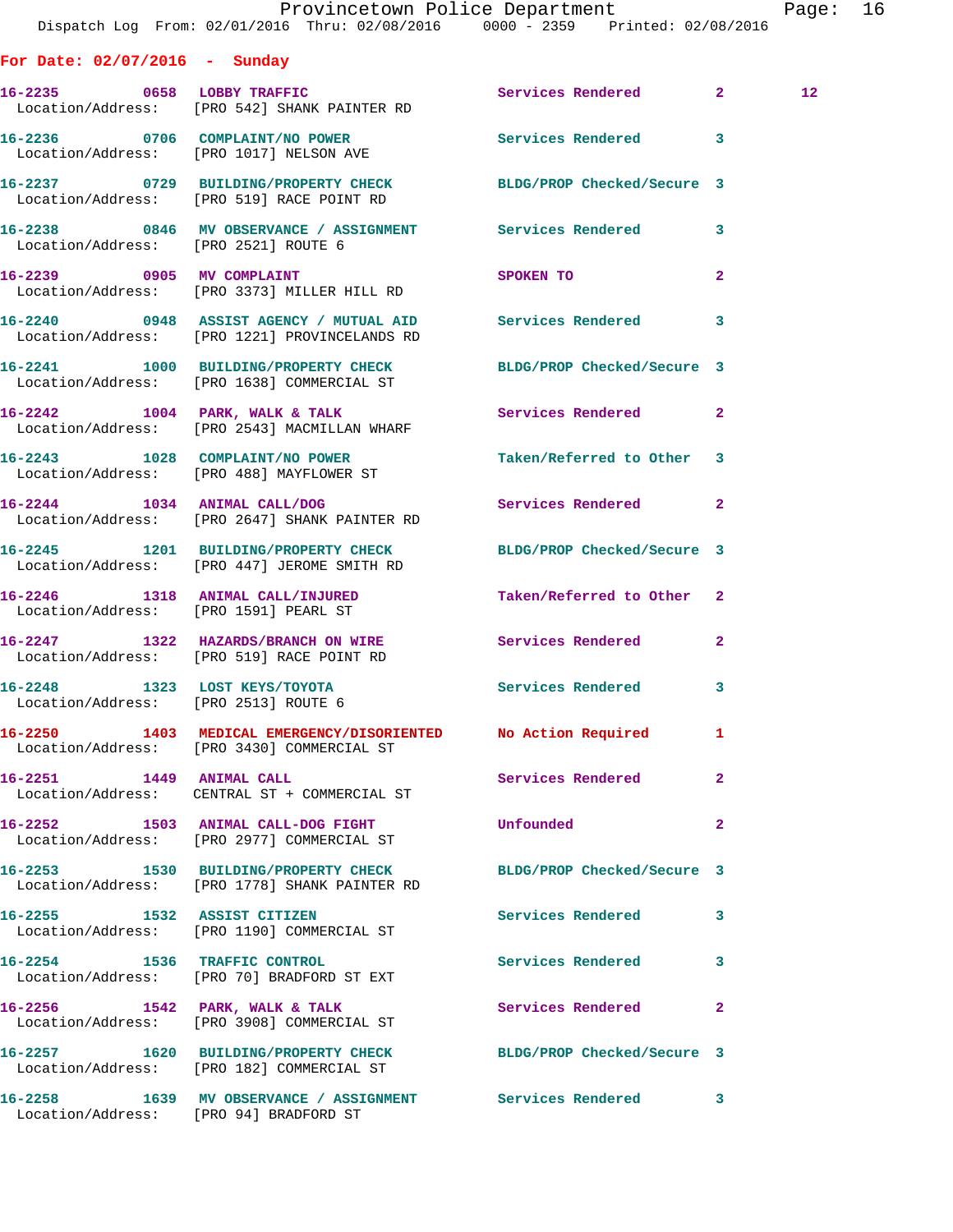|                                         | Provincetown Police Department<br>Dispatch Log From: 02/01/2016 Thru: 02/08/2016 0000 - 2359 Printed: 02/08/2016 |                            |              |
|-----------------------------------------|------------------------------------------------------------------------------------------------------------------|----------------------------|--------------|
|                                         |                                                                                                                  |                            |              |
|                                         | 16-2259 1719 BUILDING/PROPERTY CHECK BLDG/PROP Checked/Secure 3<br>Location/Address: [PRO 306] COMMERCIAL ST     |                            |              |
|                                         | 16-2260 1720 BUILDING/PROPERTY CHECK BLDG/PROP Checked/Secure 3<br>Location/Address: [PRO 530] SHANK PAINTER RD  |                            |              |
|                                         | 16-2261 1813 COMPLAINT<br>Location/Address: [PRO 3670] SHANK PAINTER RD                                          | SPOKEN TO                  | 3            |
| Location/Address: [PRO 33] BRADFORD ST  | 16-2263 1832 BUILDING/PROPERTY CHECK BLDG/PROP Checked/Secure 3                                                  |                            |              |
|                                         | 16-2262 1833 MV OBSERVANCE / ASSIGNMENT Services Rendered<br>Location/Address: HOWLAND ST + BRADFORD ST          |                            | 3            |
|                                         | 16-2264 1856 PARKING COMPLAINT / GENERAL Services Rendered<br>Location/Address: [PRO 182] COMMERCIAL ST          |                            | 3            |
|                                         | 16-2265 1936 BUILDING/PROPERTY CHECK<br>Location/Address: [PRO 519] RACE POINT RD                                | BLDG/PROP Checked/Secure 3 |              |
|                                         | 16-2266 1940 BUILDING/PROPERTY CHECK BLDG/PROP Checked/Secure 3<br>Location/Address: [PRO 545] SHANK PAINTER RD  |                            |              |
|                                         | 16-2267 2003 BUILDING/PROPERTY CHECK<br>Location/Address: [PRO 2543] MACMILLAN WHARF                             | BLDG/PROP Checked/Secure 3 |              |
| 16-2268 2009 HAZARDS                    | Location/Address: [PRO 3523] BRADFORD ST                                                                         | Removed Hazard             | $\mathbf{2}$ |
|                                         | 16-2269 2047 BUILDING/PROPERTY CHECK BLDG/PROP Checked/Secure 3<br>Location/Address: [PRO 440] HARRY KEMP WAY    |                            |              |
|                                         | 16-2270 2127 MV OBSERVANCE / ASSIGNMENT Services Rendered<br>Location/Address: RYDER ST + BRADFORD ST            |                            | 3            |
|                                         | 16-2272 2145 BUILDING/PROPERTY CHECK BLDG/PROP Checked/Secure 3<br>Location/Address: [PRO 175] COMMERCIAL ST     |                            |              |
| 16-2273 2154 BAR CHECK                  | Location/Address: [PRO 399] COMMERCIAL ST                                                                        | LICENSING/NO ACTION        | $\mathbf{2}$ |
| 16-2274 2158 BAR CHECK                  | Location/Address: [PRO 3117] COMMERCIAL ST                                                                       | LICENSING/NO ACTION 2      |              |
| Location/Address: [PRO 1780] JOHNSON ST | 16-2275 2204 BUILDING/PROPERTY CHECK BLDG/PROP Checked/Secure 3                                                  |                            |              |
| 16-2276 2206 BAR CHECK                  | Location/Address: [PRO 3443] COMMERCIAL ST                                                                       | LICENSING/NO ACTION        | $\mathbf{2}$ |
|                                         | 16-2277 2300 MEDICAL EMERGENCY<br>Location/Address: [PRO 1729] NELSON AVE                                        | Transported to Hospital    | 1            |
| Location/Address: ROUTE 6 + SNAIL RD    | 16-2279 2324 MV OBSERVANCE / ASSIGNMENT Services Rendered                                                        |                            | 3            |
| For Date: $02/08/2016$ - Monday         |                                                                                                                  |                            |              |
|                                         | Location: EMERGENCY SNOW ROUTE                                                                                   |                            | 3            |
|                                         | 16-2282 0002 SERVICE CALL<br>Location/Address: [PRO 542] SHANK PAINTER RD                                        | <b>Services Rendered</b>   | 3            |
| 16-2281 0012 LOBBY TRAFFIC              |                                                                                                                  | <b>Services Rendered</b>   | $\mathbf{2}$ |

**16-2283 0013 BUILDING/PROPERTY CHECK BLDG/PROP Checked/Secure 3**  Location/Address: [PRO 16] BRADFORD ST

Location/Address: [PRO 542] SHANK PAINTER RD

Page:  $17$ <br>16